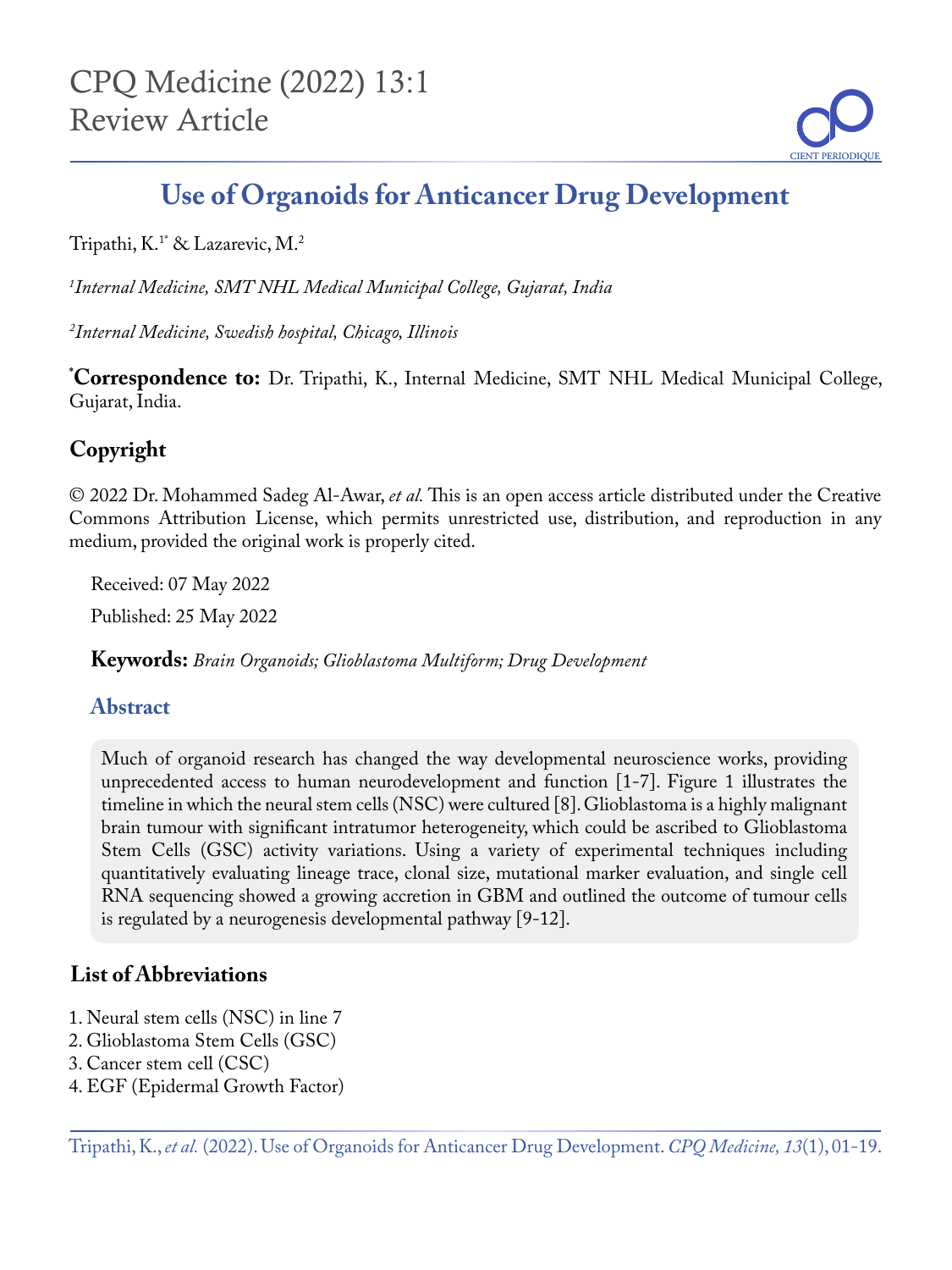5. FGF2 (Fibroblast Growth Factor) 6. NeoCor (neoplastic cerebral organoids) 7. CNS-PNET (Primitive Neuro-Ectodermal Tumor) 8. GBM (Glioblastoma Multiforme) 9. GS (Glioma spheroid) 10. BO (Brain organoid) 11. CAD (Computer assisted design) 12. HeLa (Henrietta Lacks) 13. head and neck squamous cell carcinoma (HNSCC) 14. Patient derived organoids (PDO) 15. PDX (patient derived xenografts 16. CNS (central nervous system) 17. 5FU (5 Fluorouracil) 18. PD-L1 (Programmed death-ligand 1) 19. CCC1 (Clear cell ovarian cancer)

#### **Introduction**

Inhibiting the stem cell could also limit tumour recurrence in another brain tumour that originated in the cerebellum [13]. With the application of the above-mentioned studies, the cancer stem cell (CSC) model displayed a structure for understanding tumour variation, predicting tumour progression, and potentially assisting in the development of new therapeutics. There exists a duality in GSC with it displaying tumor heterogeneity when replicating in culture or xenotransplantation, which makes it difficult to treat. While utilizing 2D monolayer cultures did not yield variation and 3D relative spatial organization displaying a lack of interaction with various the cancer extra cellular matrix and microenvironment. Furthermore, they may not accurately determine therapeutic effectiveness, as medications that first demonstrated promising results in cultured cell lines did not find their way into clinical trials. Hence more sophisticated model frameworks that can replicate complex cancer characteristics while enabling exhaustive examination are necessary. Particularly in light of the necessity to provide more precise forecasts for novel therapeutic benefits. Successful results in other cancer disciplines have incentivized several laboratories to generate organoid glioblastoma models consisting of 3D self-organizing structures, allowing particular cell-cell contacts leading to a generation of a specific microenvironment [14-18]. Consequently, Glioblastoma multiform organoids could exhibit complexity and variation in their proliferative capacity and response to treatment.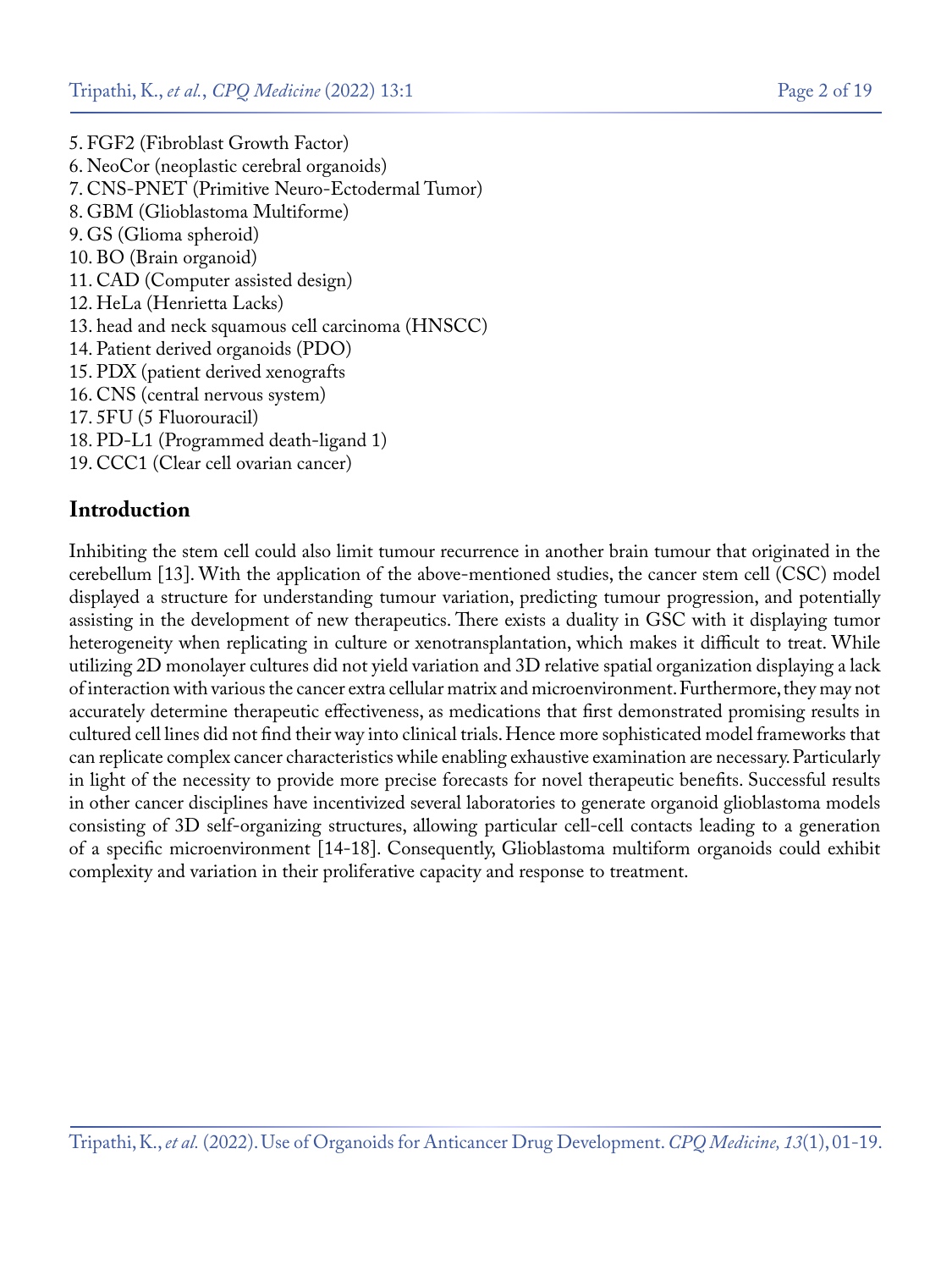

*Figure 1: Timeline of in vitro method to culture neural stem cells.*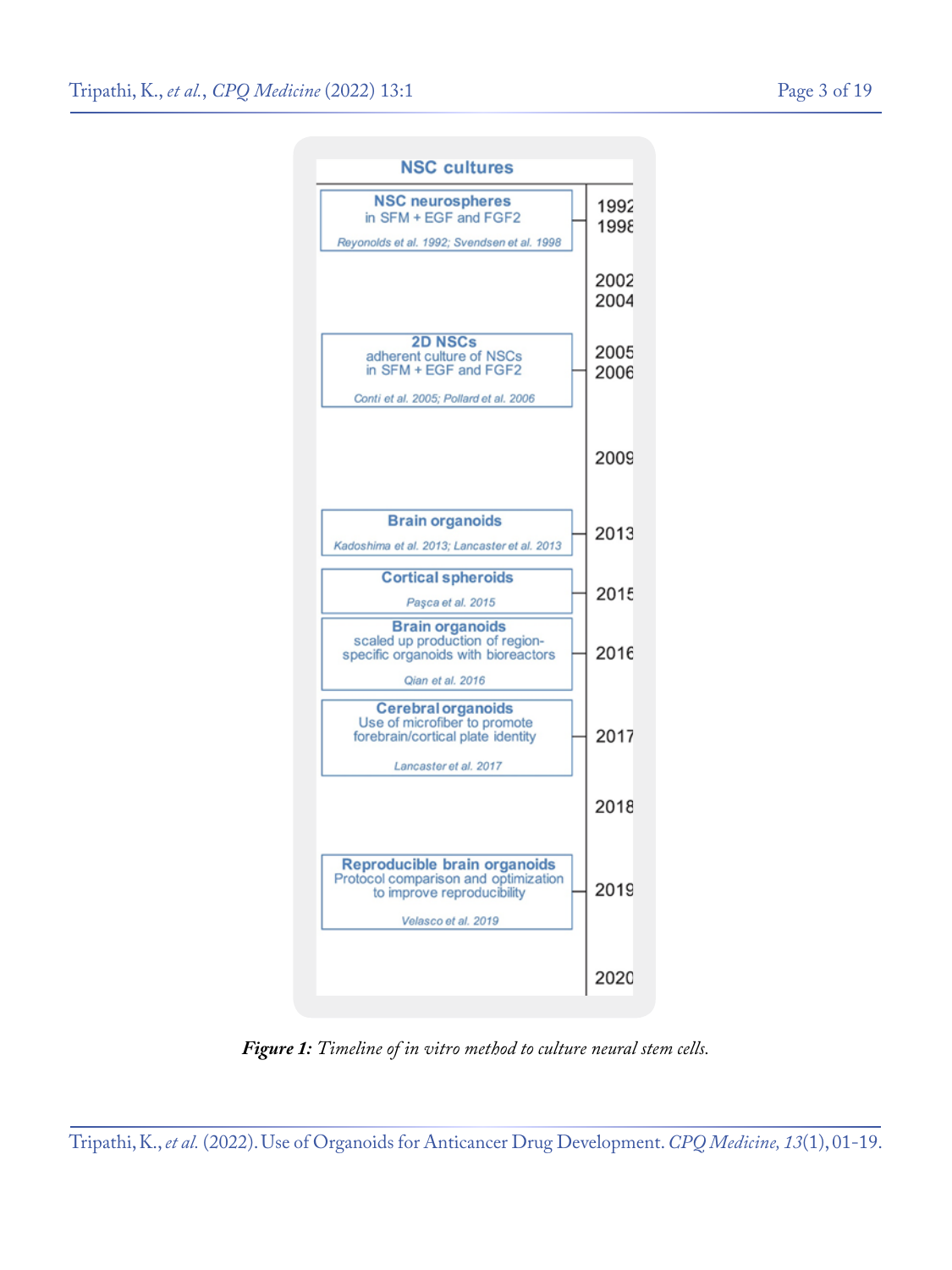#### **Discussion**

Glioblastoma stem cells are derived from tumor tissues and cultivated long durations in culture [19-27]. EGF (Epidermal Growth Factor) and FGF2 (Fibroblast Growth Factor) maintain GSC development *in vitro* [26,28,29]. GSC is produced in 2D or 3D cultures, regarded as a first "3D model" because the cells preserve polarisation and 3-dimensional spatial configuration [21,30]. Neurospheres, on the other hand, have a necrotic foundation and can grow to a peak value of roughly 300 m before requiring breakage and replating to thrive [31-33]. Furthermore, cells in neurospheres lack their contact with extracellular matrix proteins, hence do not closely resemble GSC behavior *in vivo*. Jürgen Knoblich and Inder Verma genetically modified organoids to grow malignancies lately [34,35]. Bian *et al*. (2018) looked for changes leading to cancer and called them NeoCor (neoplastic cerebral organoids): the authors used a transposase-based approach to overexpress recognised oncogenes and/or used CRIPSR Cas-9 to remove tumour suppressor gene activities. Organoid cells targeted with nucleofection at an early stage of development, and the cells containing the genetic modifications were labelled with green fluorescent protein, permitting cell proliferation and tumour development to be monitored precisely. MYC overexpression, as well as a few other genetic sequences induced proliferation. Transcriptome profiling revealed that tumors with MYC possess CNS-PNET-like identity (CNS-PNET: Primitive Neuro-Ectodermal Tumor), whereas different alternative tumors possess a GBMlike identity, implying that different anomalies can cause tumours that possess unique markers. Researchers have discovered that certain genetic alterations, such as HRasG12V activation and p53 disruption, can produce mesenchymal GBM in organoids. Although these studies suggest that some GBM subtyping can be cloned, it remains to be seen whether all GBM subtypes could be cloned with the technology and how much the GBM-derived organoids reflect patient-derived GBM cells [8].

Because they more precisely mimic the complexity and heterogeneity of a natural tumour, 3D *in vitro* models are promising for studying GBM biology and predicting treatment response. In fact, the majority of the models presented depict selected vulnerabilities to pharmaceuticals or radiation, which mimic tumour sensitivity *in vivo* [34,36,37]. Furthermore, the creation of a live GBM biobank has been facilitated by newer generation of 3D GBM organoids using a new and quicker methodology (one to two weeks). Some models discussed in this study (34,35,37-39) allow non/GBM brain cells to be combined together. This is particularly valuable for Investigating the interaction between tumor infiltration into normal tissue and tumor brain cells. It is possible to study the exact role of genes involved in cell-cell interaction, adhesion, guidance, and migration. This may lead to the discovery of new therapeutic targets which inhibit tumor infiltration. These 3D GBM organoid models advance the study of cancer stem cell variation by providing cancer cells with an environment in which they can maintain the coexistence of different stem and progenitor cells [40]. They will also allow researchers to investigate the developmental hierarchy of CSCs in malignancies, as well as the impact of other cell types or the microenvironment on CSC fate decisions. Cells such as microglia or other immune cells, can be incorporated into organoids [41-44]. The key problem is to replicate an environment with the vasculature and other cell types that can display inflammatory and immune described similarly to those seen in a healthy brain [45-47]. The presence of multiple cell types and greater diversity is probably the greatest strength and weakness. Because while they reflect the complexity of the primary tumor, they are also the source of the variations in a 3D environment [48-50]. Thus, depending on whether they want to undertake bulk analysis on a homogeneous cell population, investigators may have to select amongst growing cells in traditional 2D monolayer or spherical cultures or 3D organoids.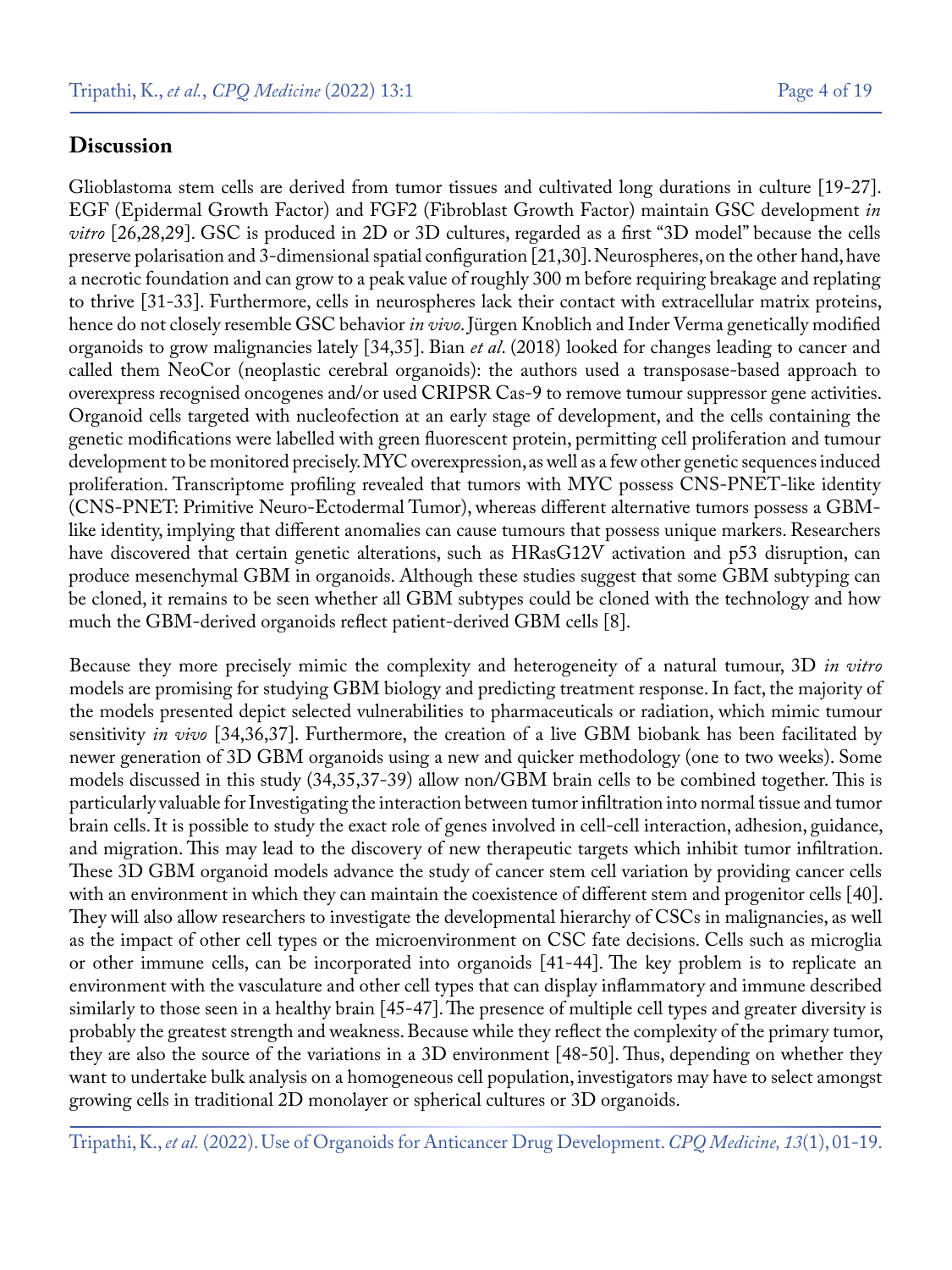Some model kinds are as follows: Glioma spheroid (GS) is a kind of glioma (with serum) cancer stem cell growth is not especially encouraged in a dense conglomeration of cells grown in serum. Glioma tumouroid tumour organoids were created by culturing primary tumour material in suspension in the absence of serum under specific media conditions, with CSCS specifically promoting cellular heterogeneity and maintaining cellular heterogeneity. Brain organoid (BO) is a model organ derived from stem cells grown in particular medium and under specified growth circumstances to encourage tissue lineage development. It has some of the functions and physical characteristics of a natural organ. GS/BO and GT/BO are two different types of GS/BO. Single cells, spheroid, and tumoroids supported in liquid solution. Matrix-supported Single cells, spheroid, or organoid encased in a three-dimensional matrix. Below is a table describing models and their corresponding findings [51].

| <b>Model Type</b>            | Cell Origin                                                                                             | <b>Culture Method</b>                                              | Findings                                                                                                                                                                                                                                                                  |  |
|------------------------------|---------------------------------------------------------------------------------------------------------|--------------------------------------------------------------------|---------------------------------------------------------------------------------------------------------------------------------------------------------------------------------------------------------------------------------------------------------------------------|--|
| <b>Adult GBM</b>             |                                                                                                         |                                                                    |                                                                                                                                                                                                                                                                           |  |
| Free tumouroid               | Cerebral organoid<br>generated from HESC<br>cell line H1.                                               | Oncogenesis transduced<br>with oncogene and<br>knockdown of p53.   | Tumouroids can be generated from<br>cerebral organoids via gene manipulation.                                                                                                                                                                                             |  |
| Free tumouroid               | Dissociated GBM<br>specimens.                                                                           | Suspended in serum-free<br>media.                                  | Tumouroids recapitulated<br>the morphology and expression profile of<br>parent GBM tumours.                                                                                                                                                                               |  |
| Free tumouroid<br>co-culture | GA-MSCs and CSCs<br>were isolated from<br>surgical specimens of<br>GBM stroma and GBM,<br>respectively. | Dissociated and<br>resuspended in liquid<br>differentiation media. | Stromal GA-MSCs excrete exosomes that<br>increased proliferation of GSC xenografts<br>and decreased median survival of the host<br>animals when pre-treated with stromal<br>GA-MSCs-derived exosomes.                                                                     |  |
| Free tumouroid/<br>spheroid  | Patient-derived GSCs/<br>cell line U87                                                                  | Non-adherent plates.                                               | All patient-derived tumouroids from<br>primary GSCs were Nestin and Sox2<br>positive. Chemotherapeutics were<br>effective only on 3D U87 spheroids.<br>Tumouroids from the one recurrent cell<br>line were the most drug-resistant. TMZ<br>efficacy was patient-specific. |  |

*Figure 2: Organoid models and their findings.*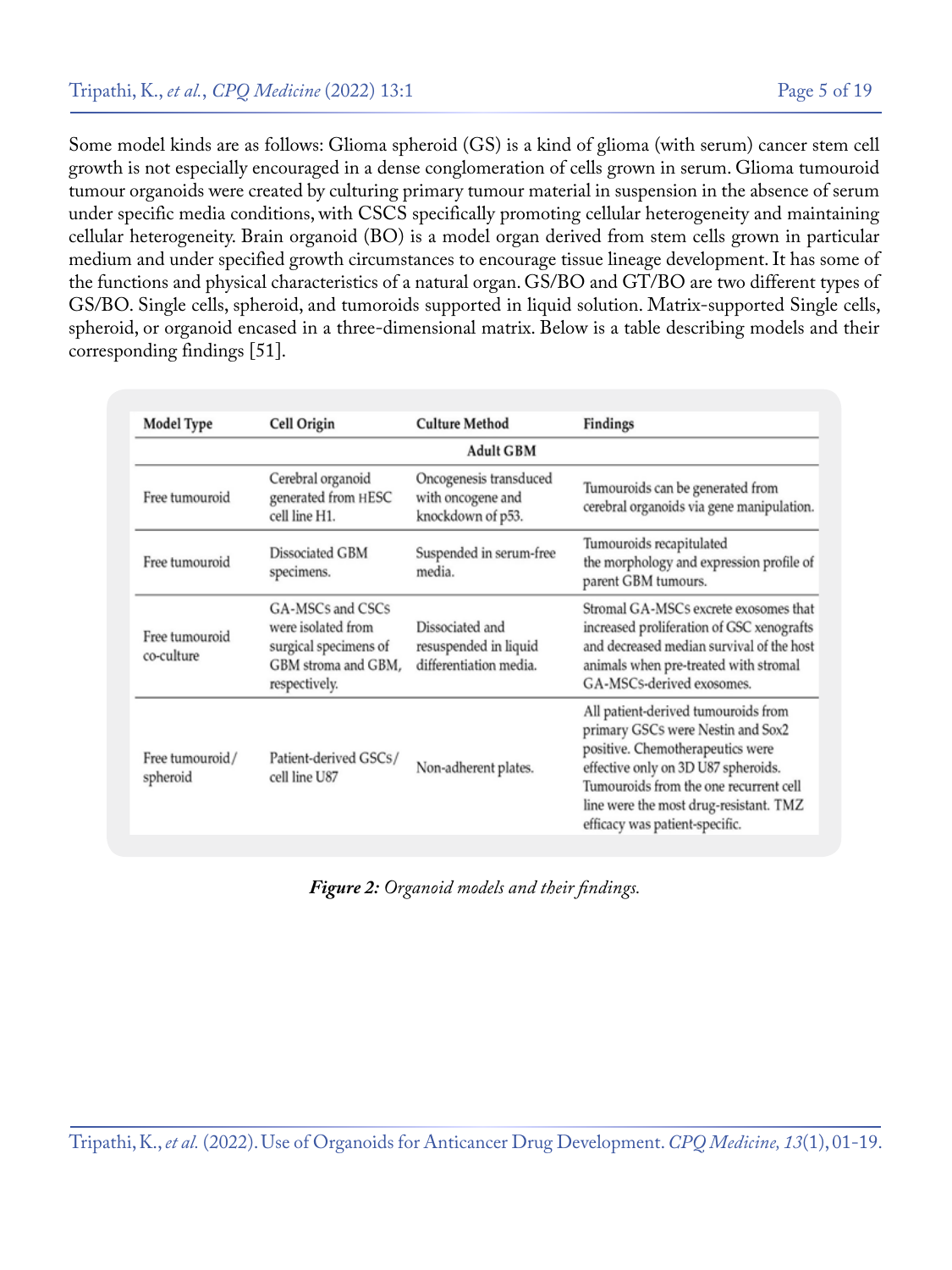|                                                                            |                                                    | <b>Paediatric GBM</b>                                                                                                                           |                                                                                                                                                        |
|----------------------------------------------------------------------------|----------------------------------------------------|-------------------------------------------------------------------------------------------------------------------------------------------------|--------------------------------------------------------------------------------------------------------------------------------------------------------|
| Ex-supported<br>tumouroid<br>(passaged in PDX<br>models then<br>extracted) | Specimens of PGBM                                  | Xenografts of human<br>PGBM patients with<br>therapy-naive, recurrent<br>and lethal disease were<br>extracted, minced and<br>enriched for CSCs. | An AUKRA inhibitor was most effective<br>on therapy-naive tumouroids, followed<br>by recurrent ex-xenografted tumouroids.                              |
| Free tumouroid                                                             | Tumour specimens<br>from six PGBM<br>patients      | Stem cell population<br>expanded via specialised<br>media.                                                                                      | EGFR and PDGFRA amplification and<br>deletion of RB1, CDKN2A/B & PTEN was<br>observed.                                                                 |
| Free tumouroid                                                             | Dissociated PGBM<br>specimens from two<br>patients | Suspended in serum-free<br>media.                                                                                                               | Stemness markers nestin, CD133, Sox2,<br>melk, PSP and bmi-1 were expressed.                                                                           |
| Free tumouroid                                                             | Dissociated PGBM<br>specimens from 14<br>patients  | Suspended in neural<br>stem-cell media.                                                                                                         | Stemness markers CD133 and Nestin were<br>expressed and self-renewal was retained<br>even when secondary tumouroids were<br>formed from a single cell. |

*Figure 3: Pediatric Organoid models and their findings*

| <b>Model Type</b>             | Cell Origin                                                | <b>Culture Method</b>                                                                                                                                                                                             | Findings                                                                                                                                                                                                                                         |
|-------------------------------|------------------------------------------------------------|-------------------------------------------------------------------------------------------------------------------------------------------------------------------------------------------------------------------|--------------------------------------------------------------------------------------------------------------------------------------------------------------------------------------------------------------------------------------------------|
| Matrix-supported<br>spheroid  | GBM lines E98, E468 &<br><b>U-251MG</b>                    | Spheroids formed with<br>hanging drop and<br>implanted in nude rats, rat<br>brain slices, rBM-based<br>hydrogel layers or 3-layers<br>of astrocytes. Hyaluronic<br>acid was added to media.                       | Migration on brain slices was through<br>blood vessels. Spheroids on rBM hydrogel<br>and astrocyte layers recapitulated some<br>migratory patterns seen in live rat brains.<br>Higher HA concentration in media<br>induced more rapid migration. |
| Matrix-supported<br>spheroid  | GBM cell line U251N                                        | Hanging drop then<br>embedded in collagen gel.                                                                                                                                                                    | TMZ was effective in dose- and<br>time-dependent manner                                                                                                                                                                                          |
| Matrix-supported<br>spheroid  | Patient-derived cell<br>lines K301, GBM6,<br>GS024 & GS025 | Tumouroids were formed<br>in suspension, dissociated,<br>then transferred to<br>HA-based hydrogel<br>in a microfluidic chip.                                                                                      | Higher HA induced proliferation and<br>drug resistance.                                                                                                                                                                                          |
| Matrix-supported<br>tumouroid | Patient-derived CSCs.                                      | Low-attachment plates and<br>neurobasal media then<br>encapsulation<br>in HA/collagen hydrogel.<br>Interstitial pressure was<br>applied by deferentially<br>filling a Millipore insert<br>in a cell culture well. | Increased flow through the channel<br>induced patient-specific increase<br>in migration between 1.3 and 1.5-fold.<br>With knockdown of CXR4, CXCL12 and<br>CD44, a flow-induced increase<br>in migration was neutralised.                        |

*Figure 4: Matrix supported models and their findings.*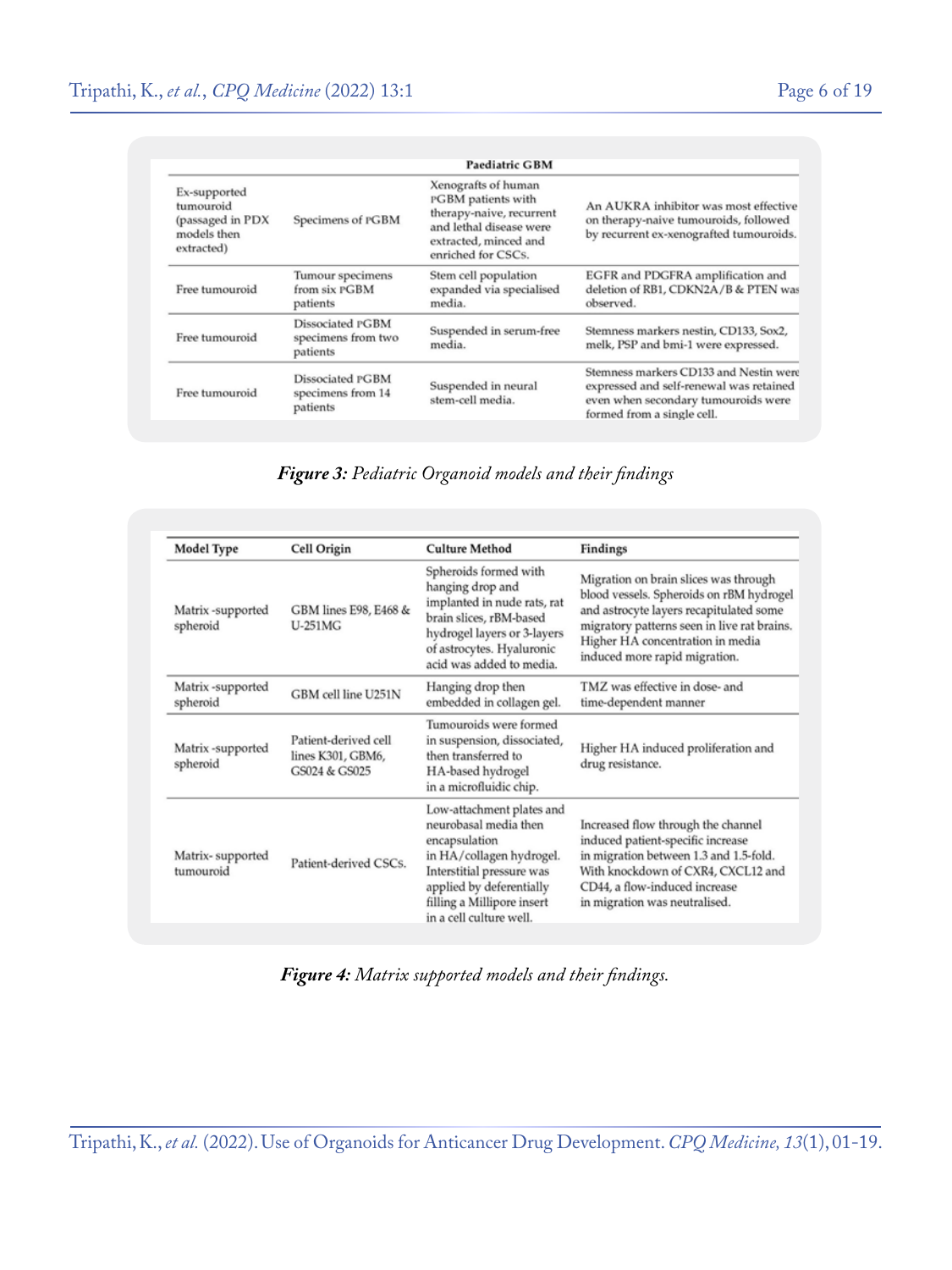| Brain organoid | HESC cell line H9               | Differentiation media                                                           | Organoids were transduced to invoke<br>oncogenesis.<br>The number of modified, malignant cells<br>surpassed healthy organoid cells over weeks. |
|----------------|---------------------------------|---------------------------------------------------------------------------------|------------------------------------------------------------------------------------------------------------------------------------------------|
| Brain organoid | HESC cell lines H1, H6<br>or H9 | Matrigel-coated plates &<br>differentiation media                               | A primitive ventricular system and neural<br>rosettes were formed & a proliferative zone of<br>neural stem cells was present.                  |
| Brain organoid | <b>IPSCs</b>                    | Differentiation media &<br>transfer to orbital shaker or<br>millifluidic device | Millifluidic media exchange successfully<br>reduced size of necrotic and hypoxic regions.<br>No overall size difference was observed.          |
| Brain organoid | <b>HESCs</b>                    | Low-attachment plates &<br>differentiation media                                | Induction of common GBM genes with<br>electroporation resulted in malignant cells<br>overtaking healthy organoid cells within<br>a month.      |

## *Figure 5: Brain Organoid models and their findings*

| Cancerous<br>Constituent                                            | <b>Culture Method</b>                                                                             | <b>Healthy Brain</b><br>Constituent | <b>Culture Method</b>                                                                                | Findings                                                                                                                                                                                                                                                  |
|---------------------------------------------------------------------|---------------------------------------------------------------------------------------------------|-------------------------------------|------------------------------------------------------------------------------------------------------|-----------------------------------------------------------------------------------------------------------------------------------------------------------------------------------------------------------------------------------------------------------|
| Tumouroid                                                           | Dissociated primary<br>CSCs cultured<br>in low-attachment<br>plates with<br>differentiation media | Brain organoid                      | HESC cell line H1<br>cultured<br>in low-attachment<br>plates $&$<br>differentiation media            | Radial migration of tumouroid<br>cells. Modification of ECM<br>related expression similar to<br>in-vivo.                                                                                                                                                  |
| Spheroid                                                            | SK2176 GBM cell-line<br>cultured<br>in low-attachment<br>plates                                   | Brain organoid                      | HESC cell line H1<br>cultured<br>in differentiation<br>media                                         | Spontaneous attachment and<br>invasion of tumour cells into<br>cerebral organoid. 30% of<br>organoid volume was invaded<br>after 24 days.<br>Degree of invasiveness in model<br>correlated with lethality of<br>orthotopically xenografted<br>tumouroids. |
| GSC cell line<br>in suspension                                      | Co-culture                                                                                        | Brain organoid                      | HESC cell line H1.<br>H6 or H9 culture<br>in Matrigel-coated<br>plates with<br>differentiation media | Co-cultures were more resistant<br>to chemo-therapeutic agents<br>and radiation versus 2D<br>cultures.<br>EGFR levels of parent tissue<br>were recapitulated in 3D<br>co-cultures and absent in 2D<br>analogues.                                          |
| Transfection of<br>18 GBM-like<br>gene mutations/<br>amplifications | Oncogenesis of<br>organoid via<br>electroporation                                                 | Cerebral<br>organoid                | Generated from EBs<br>with differentiation<br>media                                                  | GBM can be initiated by<br>selective gene manipulation.<br>Increased invasiveness, higher<br>expression of invasion-related<br>genes and lower expression of<br>tumour-inhibitive genes were<br>observed in gene-altered cells.                           |

*Figure 6: Co-culture models and their findings*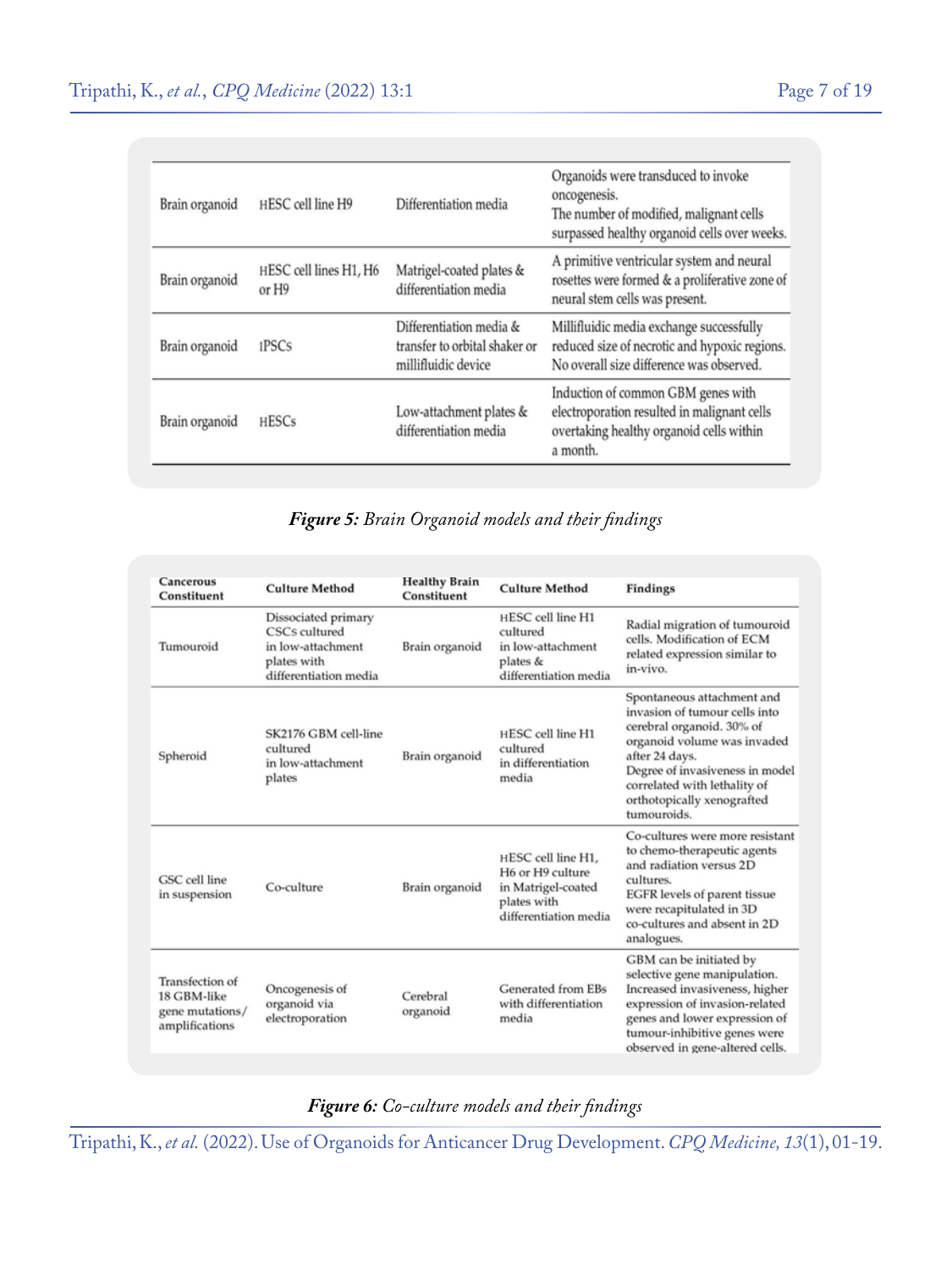Bioprinting is a type of matrix-supported cell culture in which cell-loaded bioink is applied to a print bed with a custom-made 3D printer. The two most common processes are extrusion (filament) and inkjet (droplet). Inkjet printing is a non-contact method that uses heat or electricity to eject bioink droplets from nozzles and can also be performed using a dedicated office printer. The extrusion pressure is either pneumatic or a piston that applies pressure to the bioink reservoir and pushes it into the nozzle. You can then use the CAD (computer assisted design) file to modify the nozzles to create a precisely controlled bio-ink pattern. Individual cells can be manipulated and placed individually using a laser-based printing technique known as laser-based direct writing. Bioinks are hydrogels with living single cells or cell aggregates (spheroids) or cancerous tumors. Using 3D printing for layered gel structures gives you unparalleled control over the distribution patterns of different cell / gel structures. The first bioprinted cell / hydrogel structure was made with HeLa (Henrietta Lacks) cells and gelatin / alginate / fibrin bioink. Below is a table that describes the bioprinted culture and its corresponding results [51].

| Model Type                                    | <b>Cells Used</b>                                                              | <b>Gel Material and</b><br>Organisation                                                                                                                     | Findings                                                                                                                                                                                                                                       |
|-----------------------------------------------|--------------------------------------------------------------------------------|-------------------------------------------------------------------------------------------------------------------------------------------------------------|------------------------------------------------------------------------------------------------------------------------------------------------------------------------------------------------------------------------------------------------|
| Bioprinted matrix<br>-supported<br>co-culture | GBM cell line U87MG,<br>GSC lines G166, G144 &<br>G7 monocyte cell line<br>MM6 | $RGD$ -alginate +<br>$<$ 250 mg/L HA or<br>collagen I. Central<br>tumouroid was printed<br>then surrounded by<br>a stroma-like cell-laden gel<br>construct. | Printed GBM cells remained viable (>90%)<br>for months and CSCs retained stemness.<br>Temozolomide IC50 doubled for printed<br>spheroids compared to 2D co-cultures.<br>GBM cells printed alongside fibroblasts<br>were more resistant to TMZ. |
| Bioprinted matrix<br>-supported<br>co-culture | GBM cell line GL261 &<br>macrophage cell line<br>RAW264.7                      | GELMA was used as both<br>GBM and stroma-like<br>bioink to create a GBM<br>tumour model enclosed by<br>a macrophage-laden gel<br>construct.                 | Shear-thinning GELMA decreased<br>printing-related cell death. Macrophages<br>migrated towards GBM cells in co-culture<br>and GBM cells had 15-fold increases<br>in GBM-specific markers compared to 3D<br>and 2D mono-culture.                |

*Figure 7: Bio-printed models and their findings*



*Figure 8: Illustration of bioprinting technology and the two types of gels that are used*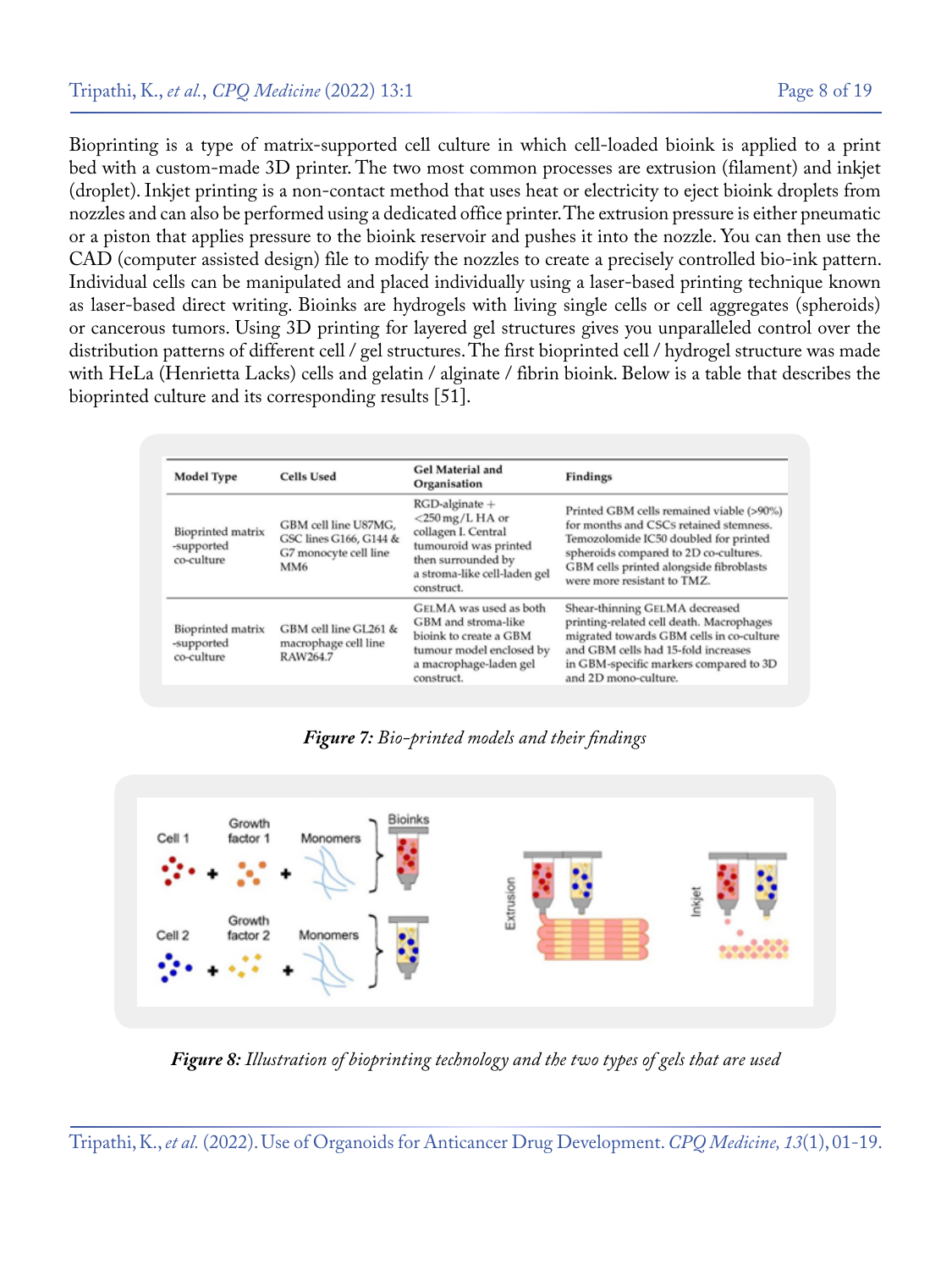| <b>Model Type</b>                                                                                      | <b>Gel Material and Layout</b>                                                                                                                                                                                                                                                                                                                          | Findings                                                                                                                                                                                                                                                                                                                                                                                                                                                                                                                                                                                                                                                                                                                                                                                                                                                                                                                     |
|--------------------------------------------------------------------------------------------------------|---------------------------------------------------------------------------------------------------------------------------------------------------------------------------------------------------------------------------------------------------------------------------------------------------------------------------------------------------------|------------------------------------------------------------------------------------------------------------------------------------------------------------------------------------------------------------------------------------------------------------------------------------------------------------------------------------------------------------------------------------------------------------------------------------------------------------------------------------------------------------------------------------------------------------------------------------------------------------------------------------------------------------------------------------------------------------------------------------------------------------------------------------------------------------------------------------------------------------------------------------------------------------------------------|
| 3D GBM- vascular niche with<br>patient- derived CSCs<br>co-cultured with HUVECs                        | A straight fluidic vascular channel<br>was printed with collagen I and<br>lined with HUVECs.<br>CSCs were seeded adjacent to<br>the microvessel.                                                                                                                                                                                                        | At the highest concentration of laminin<br>$(100 \,\mu g/mL)$ , CSCs migrated $1.5 \times$ further than<br>in the gel containing 10 µg/mL of laminin.                                                                                                                                                                                                                                                                                                                                                                                                                                                                                                                                                                                                                                                                                                                                                                        |
| GBM-on-a-chip with<br>continuous cell line U-87 and<br>patient-derived line<br>co-cultured with HUVECs | A circular fluidic vascular channel<br>was printed in collagen and<br>a bioink developed from<br>decellularised porcine brain ECM.<br>GBM-laden hydrogel was printed<br>in the centre of a ring of collagen<br>gel containing HUVECs. This was<br>surrounded again by<br>a microchannel with an outer<br>boundary printed in gas permeable<br>silicone. | GBM cells grew in dense spheres with<br>an anoxia-normoxia gradient and peripheral<br>pseudopalisading cells. Cells in the intermediate<br>region excreted factors leading to microvessel<br>formation in the periphery.<br>In porcine brain-derived gel, angiogenesis,<br>proliferation and expression of pro-angiogenic<br>genes and ECM remodelling proteins increased.<br>All patient-derived cells in co-culture with<br>HUVECs exhibited a dose-dependent response<br>to TMZ but those on-chip recapitulated clinical<br>therapy resistance, unlike the same cells cultured<br>in 2D and 3D monoculture. Following multiple<br>treatments, GBM cells extracted from patients<br>with a longer survival exhibited decreased<br>metabolic activity even after treatment ceased,<br>whereas the metabolic activity increased after<br>treatment ceased in the cells originating from<br>patients with a shorter survival. |

*Figure 9: Vasculature models and their findings*

Driehuis *et al*. created an organoid biobank (N = 31) from head and neck squamous cell carcinoma (HNSCC). Patient derived organoids (PDO) mimics the parental HNSCC and creates tumors when transplanted into immunocompromised mice. Various reactions were noticed by drugs used in a clinical setting. These drugs included cisplatin, carboplatin, cetuximab, and *in vitro* radiation therapy. In addition, drug screening demonstrates reactivity to pharmaceuticals not routinely used in clinics for patients with HNSCC. The results could individualize HNSCC treatment and expand the HNSCC drug portfolio. In another study, the authors reported that HNSCC-derived PDO are able to be utilized to study reactions to photodynamic therapy, while simultaneously testing it on corresponding normal tissue-derived organoids to ensure the safety of treatment [52,53].

On drug sensitivity and resistance testing, clear cell ovarian cancer (CCC1) organoids were resistant to paclitaxel, cisplatin and carboplatin in comparisoon to alternative organelles. This is due to the fact that clear cell ovarian cancer is resistant to platinum-based chemotherapy (response rate: 11.1% clear cell, 72.5% serous) [54]. CCC1 has a mutation in the SWItch/Sucrose NonFermentable (SWI/SNF)-associated gene; PBRM1 (p.P1460L) and ARID1A (p. P1995Lfs \* 22, p. Q1098Rfs \* 16) implying that blocking the immune checkpoint could be an approach. High grade serous cancer cells (HGSC) called HGSC1 and HGSC3 patients have CNV-like HRD, whereas HGSC2 are restricted with CNV. HGSC1 and HGSC3 exhibited sensitivity to paclitaxel treatment; However, HGSC2 was resistant. HGSC1 contains the variant BRCA1, hence it is sensitive to PARP inhibitors, olaparib and cisplatin relative to other organelles [54]. Both HSGC1 and HGSC2 are from FIGO stage IIIC tumors. The duration at which there was no disease after platinum treatment was lengthier in HGSC1 compared to HGSC2 [54]. Kopper *et al*. stated *in vitro* drug susceptibility was reproduced *in vivo* by xenotransplantation of ovarian cancer organoids [55].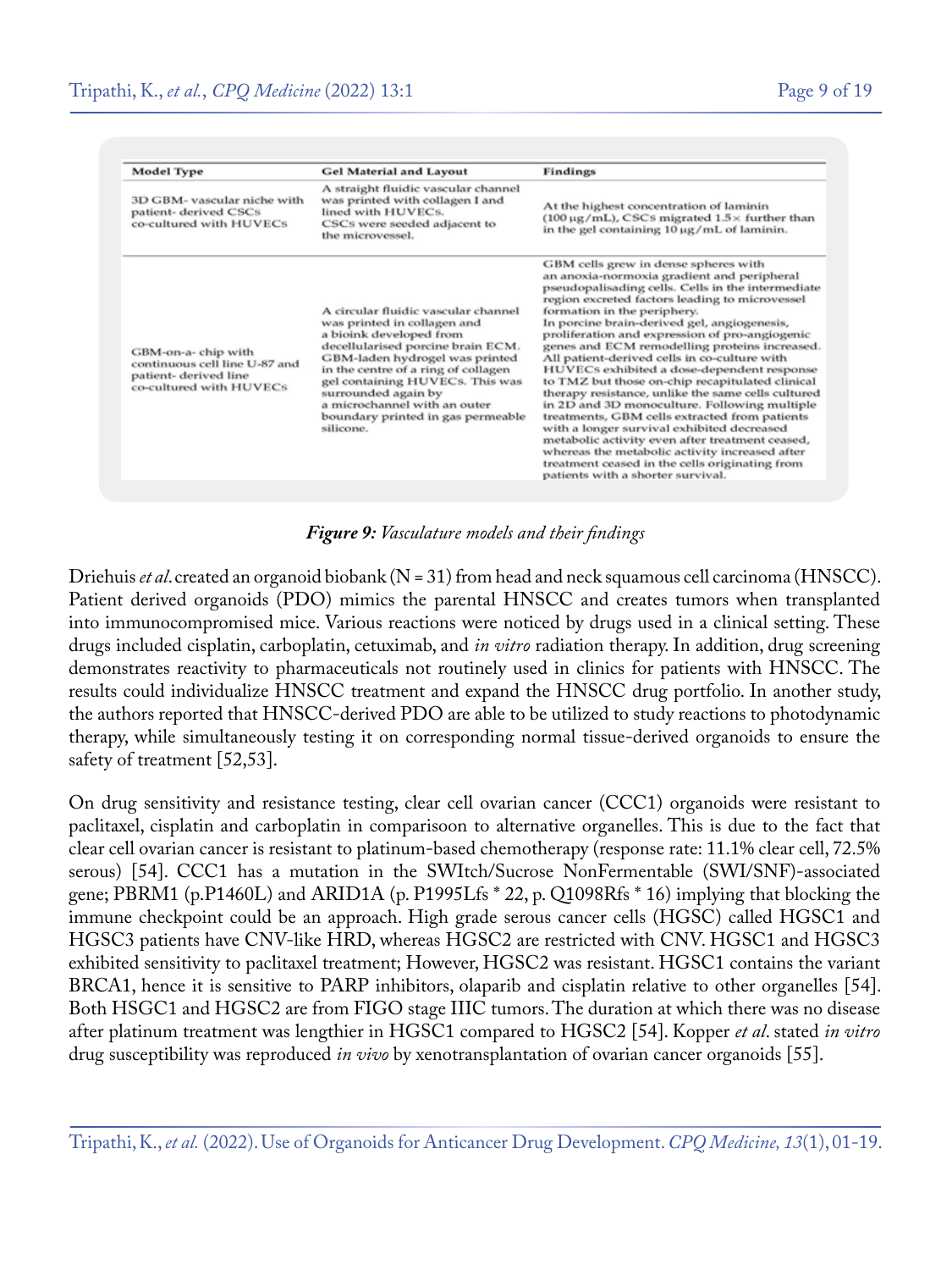Because drug responses are varied and better correlated with genomic changes in 3D culture than in 2D culture. Organoids are a suitable culture format for drug susceptibility analysis in translational studies [56]. Disadvantages of the organoid model include the absence of cancer stroma such as fibroblasts, blood vessels, and immune cells. However, recently there have been reports of gas-liquid interface methods that maintain the microenvironment of the tumor immune system [57].

Esophageal adenocarcinoma organoids have been treated with standard chemotherapy (5FU, epirubicin, and cisplatin). All patients except one had a meager reaction to chemotherapy, and the organoids of the patients who displayed a response were not obtainable for testing [58]. A common response in the organoid and tumor reactions of four patients to chemotherapeutic agents (cisplatin, paclitaxel, 5FU, epirubicin, and irinotecan) was noted in another report [59]. In a report, gastric cancer organoids obtained from patients prior to treatment were sensitive to standard chemotherapy (5fluorouracil (5FU), cisplatin, oxaliplatin, and irinotecan), despite the contribution of radiation therapy. It reproduced the patient's complete pathological response after chemotherapy, though the clinical response due to the radiotherapy had not been thoroughly examined [60]. An additional study found inconsistent outcomes with a combination of 5FU, oxaliplatin, and epirubicin with seven gastric cancer patients mentioned in this report, only two patients were found to correlate with drug reactions (5FU, oxaliplatin and epirubicin combination). A clinical response that corresponded with an organoid response was only recorded in one patient [61].

Gastric cancer organoids derived from ascites displayed a varied respond to chemotherapeutic agents (oxaliplatin, 5FU, cisplatin, docetaxel, Irinotecan, epirubicin, and paclitaxel) among patients, which also had synonymous heterogenous responses with peritoneal metastasis [62].

Colorectal cancer organoids were utilized in cases who would take advantage of the cross-sensitivity to olaparib and oxaliplatin. This induces PARP-dependent DNA damage repair. In two patients who reacted to oxaliplatin, the organoids responded well to olaparib and oxaliplatin. In a different case who responded, the organoid was resistant to therapeutics. The organoids in this patient reacted particularly strongly to panitumumab. Panitumumab was utilized in treatment and may be a major contributor to the clinical response, elucidating inconsistencies among organoids and reaction [63].

Organoids representing metastatic GI cancers had sensitive reactions with cetuximab (anti-EGFR monoclonal antibody), but possessed resistance in patients with EGFR amplification and KRAS wild-type [64].

Rectal cancer organoids underwent treatment with standard chemotherapeutics (5FU alone or FOLFOX (5FU, leucovortin and oxaliplatin) or radiation therapy (one dose, 08 Gy). An association of 5FU or FOLFOX (r = 0.86) was detected in relation to progression-free survival in seven patients. In the case of radiation therapy, the organoids that were resistant to radiation therapy originated from already irradiated tumors or tumors without or negligible responses. Radiosensitive organoids originated in cases which had a reduced tumor size by a minimum of 50% or those who displayed complete clinical remission after radiation therapy. In addition, organoids (N = 80) that underwent neoadjuvant chemoradiotherapy such as 5FU (5 Fluorouracil) and irinotecan indicated predictions of remission to treatment with chemotherapeutics (sensitivity 78.01%, specificity 91.97%) [65,66].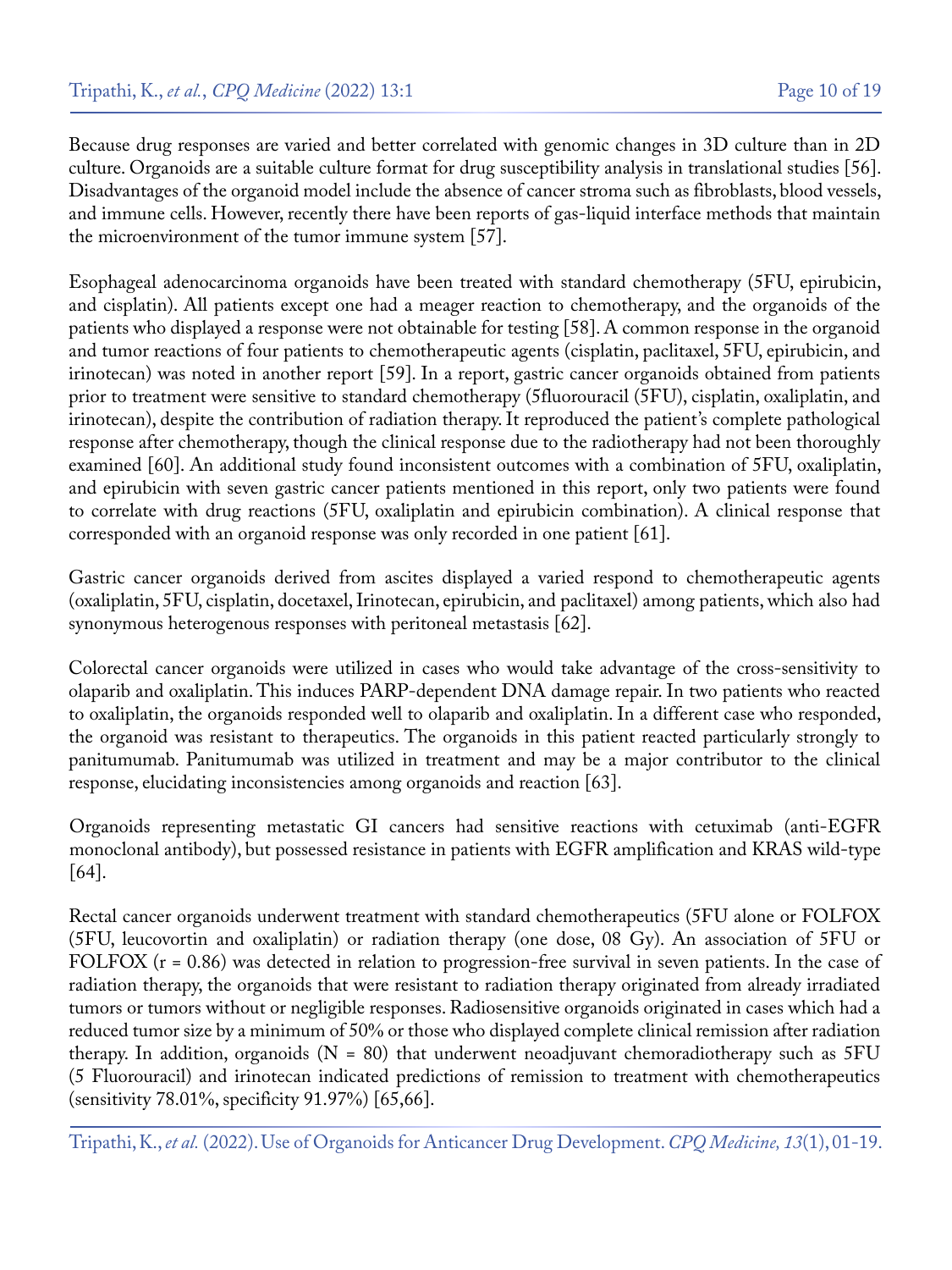Everolimus was identified as a therapeutic candidate for patients which had GBM organoids obtained from them and elicited an incomplete reaction [67]. Cancer organoids in GBM patients had also been tested for susceptibility to standard chemotherapy temozolomide and agents directing towards mTOR, PI3K, or DNA damage responses. Varied reactions to monotherapy and the combination of temozolomide with targeted drugs has been detected between organoids in diverse cases [68].

A CNS carcinoma, chordoma organoid possessed PD1-positive CD8 T cells and was utilized to establish a connection with a nivolumab reaction (PDL1 blockade). Patients with PDL1-positive and PDL1-negative tumors had dose dependent reactions. This is consistent with observations that under expressed PDL1 may possess a response to PDL1 inhibition. It can be inferred that response to the therapy of cancer organoids may be foreseeable irrespective of PDL1 standing, but an association with distinct patient responses was not established. 24 patients with primary chordoma cases at the G. Pascal and G. Pini Foundations. Two monoclonal antibodies were utilized to stain surgical samples against PDL1, E1L3N, and 288 (Cell Marque) with the BenchMark XT kit and an automated immunostainer Ventana Medical Systems, as directed by the manufacturer. PDL1-positive cancer cells and lymphocytes were determined as the percentage of positive cells in all sections according to FDA guidelines. The median age in the study was sixty-five years with a range of fifty-five to seventy-nine. The average period for a follow up was usually six months or higher. Twelve patients had passed away and the survival period was at a median of fifty months. Immunotherapy aiming automatic cell death 1 receptor (PD1) and its ligand 1 (PDL1) produced remarkable outcomes in progressive cancers showing increased expression of PDL1,1,2. Displaying exemplary therapeutic effect but a lack of patients for trials do not assist in concretely proving therapeutic uses. This is especially significant for chordomas, rare malignancies that are located primarily on the spinal axis, have an elevated recurrence rate (43-85%). They are less prone to distant metastases. chondroma is a candidate for immunotherapy because it expresses more PD1 / PDL1 than healthy bone tissue though it is resistant to chemo and radiotherapy. Clinical trials investigated the efficacy of PDL1 targeted therapy with nivolumab only or with ipilimumab. Studies on the combination of nivolumab and stereotactic radiosurgery have also been conducted. From a clinical point of view, the selection of cancers / patients who are sensitive to anti-PDL1 blocking therapy based on PDL1 expression in tumor cells and lymphocytes that infiltrate tumors would be extremely useful. The antibodies reacting to PDL1 was evaluated the expression of all surgical specimens of tumor cells and tumor-infiltrating lymphocytes distinctly, comparing the results with clinical limits. As the potential benefits of organoids for cancer cell culture are increasingly recognized, organoids from patients are also produced, quantifying diameter, cell death and PDL1 presence to determine the dose-dependent effect of nivolumab. This helped establish a treatment response and method [69].

Several strains of organoid Retinoblastoma have been produced and underwent standard chemotherapy (melphalan, topotecan, and methotrexate) and display similar responses to tumor cells in cases with progressive disease. Though no direct correlation to patient reaction was ever established. Lasting or recurring retinoblastoma (RB) is related with vitreous and/or in subretinal metastasis in progressive RB and is a primary reason for treatment failure. This requires the improvement of new therapeutics and, therefore a cutting-edge RB model for testing therapies. The authors created a three-dimensional self-assembling organoid model derived from chemo sensitive tumors. They established and equated the response of organoids to drugs and associated the organoid model with advanced RB in terms of drug susceptibility.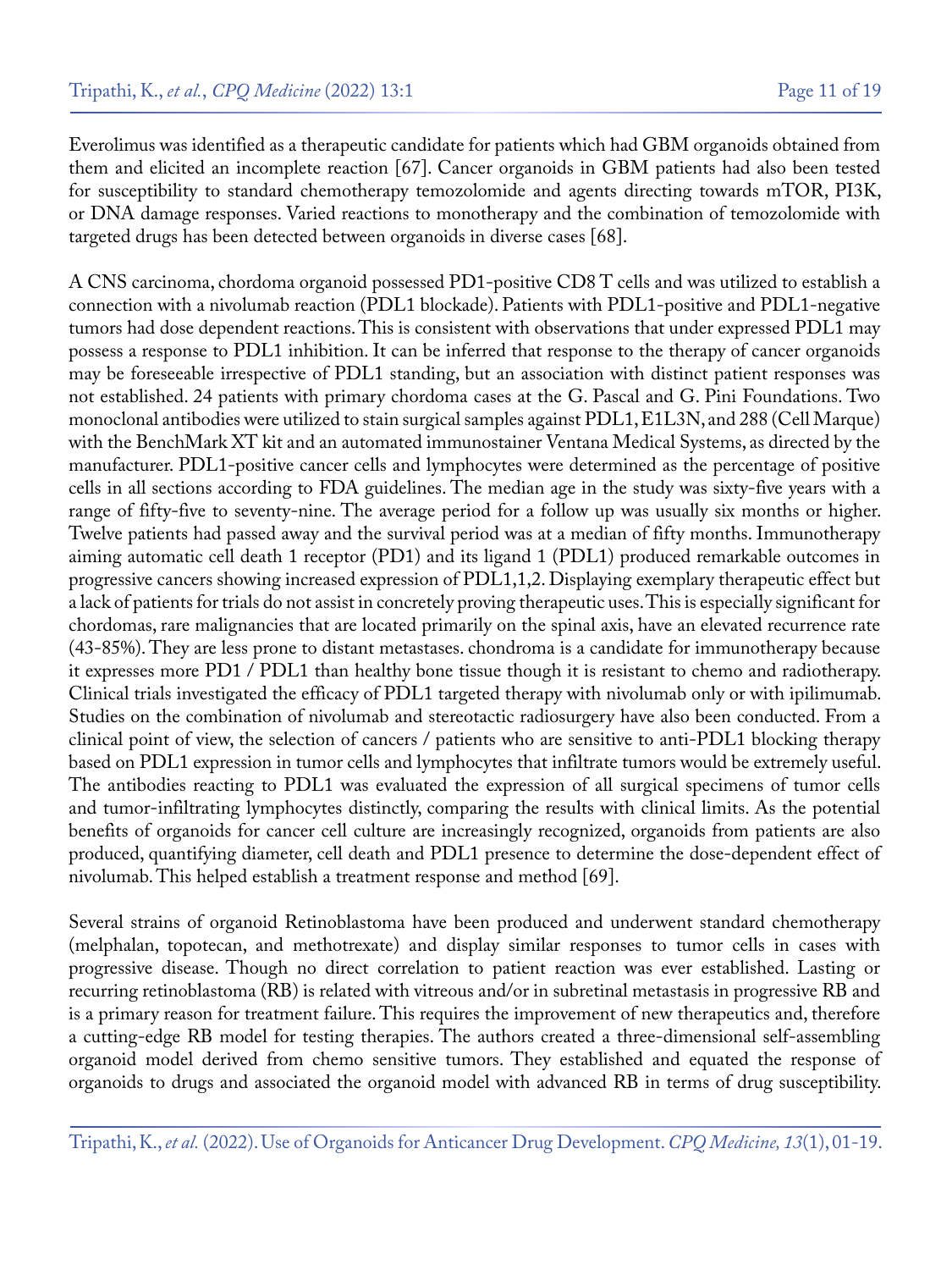Organoids show histological characteristics suggestive of retinal tumors and seeds, and have been found to retain changes in DNA copy count and gene and protein manifestation from the parent tissue. Cone signaling circuits (M / L + cells) and glial tumor microenvironments (Glial fibrillary acidic protein positive cells) were predominantly existing in organoids. Topotecan isolated or a combination of topotecan and melphalan successfully targeted the organoid cancer cones (RXRγ + Ki67 +) and blocked the invasion of mitosis after 24 hours of therapeutic exposure. In comparison, methotrexate was slightly effective in treating cancer cells. The reaction of organoids was constant with that of cancer cells in progressive disease. Organoids from patients lead to the production of models for use in exploring new therapies for use in retinoblastoma.

Drugs clinically used for intravitreal chemotherapy (melphalan, topotecan, and methotrexate) were treated to determine if the advanced RB drug response was reproduced in organoid cultures (RB688). In addition, comparisons have been made between combination drugs (melphalan and topotecan) and individual drug regimens, making systematic implementation in the clinic an issue. The drug concentration used in this study was comparable to the levels in the vitreous cavity. Since tumor organoids have a cell structure similar to that of tumor tissue. It has been shown that the accessibility and uptake of the active ingredient occurs in the deepest regions of the tumor organoid core. This is due to the increase. ΓH2AX lesion, which is a DNA damage reaction marker [70].

Copper's influence on brain development and function is documented. Unfortunately, minute information is available on how Copper works mechanically in certain central nervous system processes. Cultures are available to make brain organoids also known as cerebral globules that contain cell types that mimic multiple areas of the brain. As far as it is known, the neurobiology of Cu-based disorders in brain-derived organoids has not yet been investigated. Brain organoids were tested for Cu content using X-ray fluorescence microscopy technology. This showed low copper in the areas scrutinized [71].

When we are enhancing cancer treatment for an individual patient, it is crucial to advance the effect of the cancer treatment on the tumor tissue and to personalize it. The current main problems with current chemotherapeutic agents are the harmful side effects leading to the restricting their use over time and finding the right dose. In order to defeat the inadequate rate of new therapies that progress through the stages of the clinical trials, improved processes for establishing serious side effects in the preclinical stage are desirable. The use of non-transformed organoids obtained from tumor tissue enables the ability to test the specificity of therapeutic agents [72,73]. Moreover, organoids originating from tissues primarily disturbed by side effects, used to proactively identify and explore potential problems. The central nervous system organoids are utilized to evaluate neurotoxicity. In this regard, Liu *et al*. evaluated the toxic effects of vincristine on brain organoids. Dose-dependent toxicity to both neurons and astrocytes was revealed. In addition, Schielke et al. depicted the benefits of utilizing brain organoids to improve radiation therapy for CNS tumors [74-77].

## **Conclusion**

There is a greater need to explore and study ideas the use of organoids, this will lead to a greater increase in life span and 5-year survival rates. Classic cancer cell lines and animal cancer models are physiologically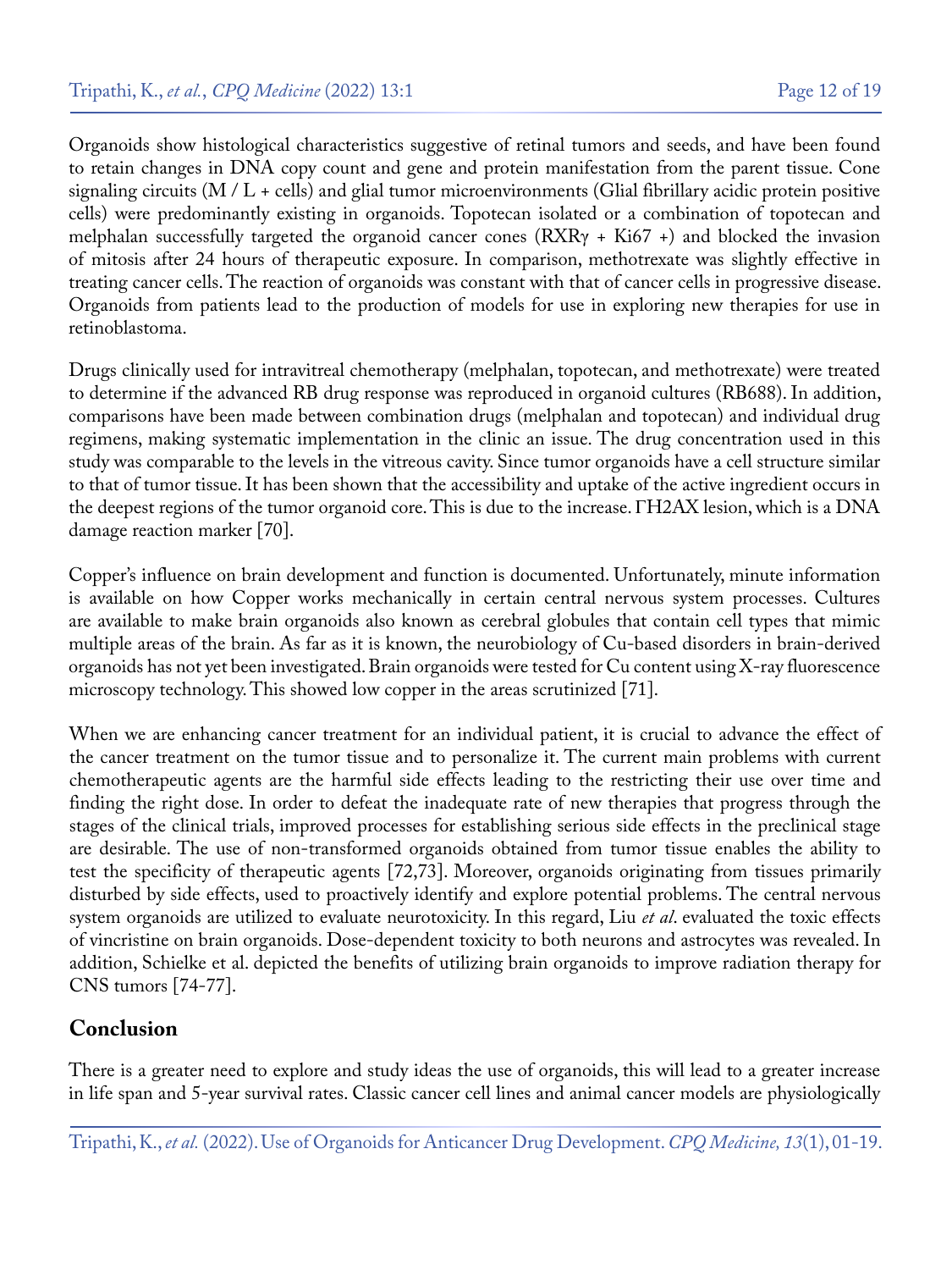and clinically more established than patient-derived tumor organoids. Furthermore, as compared to traditional cancer cell lines and PDX (patient derived xenografts) models, patient-derived tumor organoids are more capable of capturing and retaining the molecular, cellular, genetic, and histological characteristics of the tumor of origin while also preserving patient-specific tumor heterogeneity. Despite the obstacles ahead, human organoids offer a lot of potential in cancer treatment. With the rapid advancement of other technologies, we believe that synergistic applications using organoids can help bridge the gap between *ex vivo*  and *in vivo* organoids, paving the door for new cancer therapies. With the proper use of these extraordinary 3D cultures, a thorough development of high-throughput drug screening for improved prediction may be possible.

## **Bibliography**

1. a) [Qian, X., Song, H. & Ming, G. L. \(2019\). Brain organoids: advances, applications and challenges.](https://pubmed.ncbi.nlm.nih.gov/30992274/)  *[Development, 146](https://pubmed.ncbi.nlm.nih.gov/30992274/)*(8), dev166074.

b) [Kadoshima, T., Sakaguchi, H., Nakano, T., Soen, M., Ando, S., Eiraku, M.,](https://pubmed.ncbi.nlm.nih.gov/24277810/) *et al.* (2013). Self-organization [of axial polarity, inside-out layer pattern, and species-specific progenitor dynamics in human ES cell-derived](https://pubmed.ncbi.nlm.nih.gov/24277810/)  neocortex. *[Proc. Natl. Acad. Sci. U.S.A. 110](https://pubmed.ncbi.nlm.nih.gov/24277810/)*(50), 20284-20289

2. [Lancaster, M. A., Renner, M., Martin, C. A., Wenzel, D., Bicknell, L. S., Hurles, M. E.,](https://pubmed.ncbi.nlm.nih.gov/23995685/) *et al*. (2013). [Cerebral organoids model human brain development and microcephaly.](https://pubmed.ncbi.nlm.nih.gov/23995685/) *Nature, 501*(7467), 373-379.

3. [Lancaster, M. A., Corsini, N. S., Wolfinger, S., Gustafson, E. H., Phillips, A. W., Burkard, T. R.,](https://pubmed.ncbi.nlm.nih.gov/28562594/) *et al*. [\(2017\). Guided self-organization and cortical plate formation in human brain organoids.](https://pubmed.ncbi.nlm.nih.gov/28562594/) *Nat. Biotechnol., 35*[\(7\), 659-666.](https://pubmed.ncbi.nlm.nih.gov/28562594/)

4. [Paşca, A. M., Sloan, S. A., Clarke, L. E., Tian, Y., Makinson, C. D., Huber, N.,](https://pubmed.ncbi.nlm.nih.gov/26005811/) *et al.* (2015). Functional [cortical neurons and astrocytes from human pluripotent stem cells in 3D culture.](https://pubmed.ncbi.nlm.nih.gov/26005811/) *Nat. Methods., 12*(7), 671.

5. [Qian, X., Nguyen, H. N., Song, M. M., Hadiono, C., Ogden, S. C., Hammack, C.,](https://pubmed.ncbi.nlm.nih.gov/27118425/) *et al*. (2016). Brain[region-specific organoids using mini-bioreactors for modeling ZIKV exposure.](https://pubmed.ncbi.nlm.nih.gov/27118425/) *Cell, 165*(5), 1238-1254.

6. [Qian, X., Jacob, F., Song, M. M., Nguyen, H. N., Song, H. & Ming, G. L. \(2018\). Generation of human](https://pubmed.ncbi.nlm.nih.gov/29470464/)  [brain region–specific organoids using a miniaturized spinning bioreactor.](https://pubmed.ncbi.nlm.nih.gov/29470464/) *Nat. Protoc., 13*(3), 565-580.

7. [Amin, N. D. & Paşca, S. P. \(2018\). Building models of brain disorders with three-dimensional organoids.](https://pubmed.ncbi.nlm.nih.gov/30359604/)  *Neuron, 100*[\(2\), 389-405.](https://pubmed.ncbi.nlm.nih.gov/30359604/)

8. [Azzarelli, R. \(2020\). Organoid Models of Glioblastoma to Study Brain Tumor Stem Cells.](https://www.ncbi.nlm.nih.gov/pmc/articles/PMC7176979/) *Frontiers in [Cell and Developmental Biology, 8](https://www.ncbi.nlm.nih.gov/pmc/articles/PMC7176979/)*.

9. [Patel, A. P., Tirosh, I., Trombetta, J. J., Shalek, A. K., Gillespie, S. M., Wakimoto, H.,](https://pubmed.ncbi.nlm.nih.gov/24925914/) *et al*. (2014). Single[cell RNA-seq highlights intratumoral heterogeneity in primary glioblastoma.](https://pubmed.ncbi.nlm.nih.gov/24925914/) *Science, 344*(6190), 1396- [1401.](https://pubmed.ncbi.nlm.nih.gov/24925914/)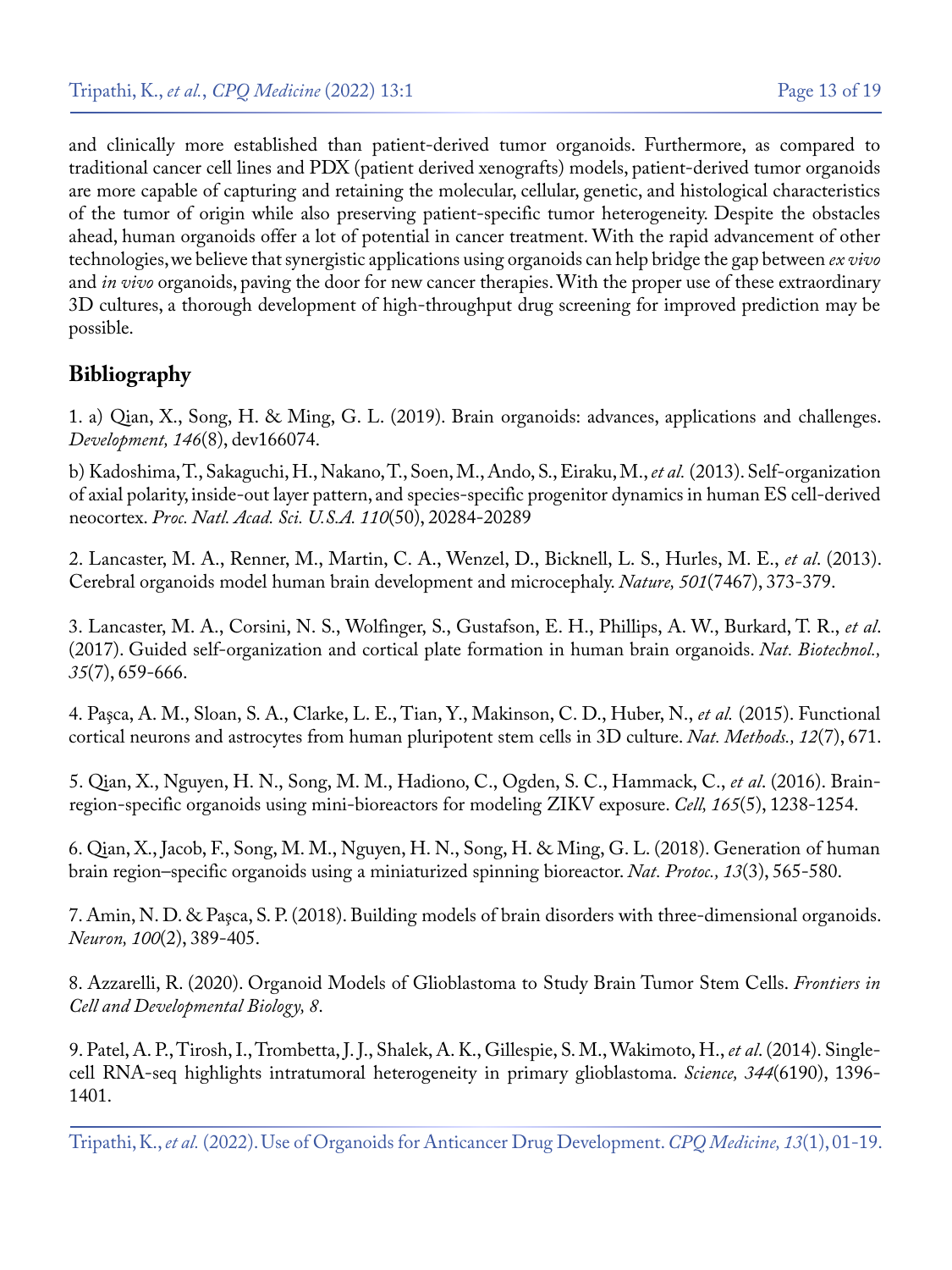10. [Tirosh, I., Venteicher, A. S., Hebert, C., Escalante, L. E., Patel, A. P., Yizhak, K.,](https://pubmed.ncbi.nlm.nih.gov/27806376/) *et al.* (2016). Single-cell [RNA-seq supports a developmental hierarchy in human oligodendroglioma.](https://pubmed.ncbi.nlm.nih.gov/27806376/) *Nature, 539*(7628), 309-313.

11. [Lan, X., Jörg, D. J., Cavalli, F. M. G., Richards, L. M., Nguyen, L. V., Vanner, R. J.,](https://pubmed.ncbi.nlm.nih.gov/28854171/) *et al*. (2017). Fate [mapping of human glioblastoma reveals an invariant stem cell hierarchy.](https://pubmed.ncbi.nlm.nih.gov/28854171/) *Nature, 549*(7671), 227-232.

12. [Neftel, C., Laffy, J., Filbin, M. G., Hara, T., Shore, M. E., Rahme, G. J.,](https://pubmed.ncbi.nlm.nih.gov/31327527/) *et al*. (2019). An integrative [model of cellular states, plasticity, and genetics for glioblastoma.](https://pubmed.ncbi.nlm.nih.gov/31327527/) *Cell, 178*(4), 835-849.e21.

13. [Vanner, R. J., Remke, M., Gallo, M., Selvadurai, H. J., Coutinho, F., Lee, L.,](https://pubmed.ncbi.nlm.nih.gov/24954133/) *et al*. (2014). Quiescent [Sox2+ cells drive hierarchical growth and relapse in sonic hedgehog subgroup medulloblastoma.](https://pubmed.ncbi.nlm.nih.gov/24954133/) *Cancer Cell, 26*[\(1\), 33-47.](https://pubmed.ncbi.nlm.nih.gov/24954133/)

14. [Boj, S. F., Hwang, C. I., Baker, L. A., Chio, I. I. C., Engle, D. D., Corbo, V.,](https://pubmed.ncbi.nlm.nih.gov/25557080/) *et al*. (2015). Organoid [models of human and mouse ductal pancreatic cancer.](https://pubmed.ncbi.nlm.nih.gov/25557080/) *Cell, 160*(1-2), 324-338.

15. [Van De Wetering, M., Francies, H. E., Francis, J. M., Bounova, G., Iorio, F., Pronk, A.,](https://pubmed.ncbi.nlm.nih.gov/25957691/) *et al*. (2015). [Prospective derivation of a living organoid biobank of colorectal cancer patients.](https://pubmed.ncbi.nlm.nih.gov/25957691/) *Cell, 161*(4), 933-945.

16. [Sachs, N., de Ligt, J., Kopper, O., Gogola, E., Bounova, G., Weeber, F.,](https://pubmed.ncbi.nlm.nih.gov/29224780/) *et al*. (2018). A living biobank of [breast cancer organoids captures disease heterogeneity.](https://pubmed.ncbi.nlm.nih.gov/29224780/) *Cell, 172*(1-2), 373-386.

17. [Yan, H. H. N., Siu, H. C., Law, S., Ho, S. L., Yue, S. S. K., Tsui, W. Y.,](https://pubmed.ncbi.nlm.nih.gov/30344100/) *et al*. (2018). A comprehensive [human gastric cancer organoid biobank captures tumor subtype heterogeneity and enables therapeutic](https://pubmed.ncbi.nlm.nih.gov/30344100/) screening. *[Cell Stem Cell, 23](https://pubmed.ncbi.nlm.nih.gov/30344100/)*(6), 882-897.

18. [Kim, M., Mun, H., Sung, C. O., Cho, E. J., Jeon, H. J., Chun, S. M.,](https://pubmed.ncbi.nlm.nih.gov/31488816/) *et al.* (2019). Patient-derived lung cancer organoids as *in vitro* [cancer models for therapeutic screening.](https://pubmed.ncbi.nlm.nih.gov/31488816/) *Nat. Commun., 10*(1), 3991.

19. [Ignatova, T. N., Kukekov, V. G., Laywell, E. D., Suslov, O. N., Vrionis, F. D. & Steindler, D. A. \(2002\).](https://pubmed.ncbi.nlm.nih.gov/12203386/) [Human cortical glial tumors contain neural stem-like cells expressing astroglial and neuronal markers](https://pubmed.ncbi.nlm.nih.gov/12203386/) *in vitro*[. Glia, 39\(3\), 193-206.](https://pubmed.ncbi.nlm.nih.gov/12203386/)

20. [Hemmati, H. D., Nakano, I., Lazareff, J. A., Masterman-Smith, M., Geschwind, D. H., Bronner-Fraser,](https://pubmed.ncbi.nlm.nih.gov/14645703/)  M., *et al*[. \(2003\). Cancerous stem cells can arise from pediatric brain tumors.](https://pubmed.ncbi.nlm.nih.gov/14645703/) *Proc. Natl. Acad. Sci. U.S.A. 100*[\(25\), 15178-15183.](https://pubmed.ncbi.nlm.nih.gov/14645703/)

21. [Galli, R., Binda, E., Orfanelli, U., Cipelletti, B., Gritti, A., De Vitis, S.,](https://pubmed.ncbi.nlm.nih.gov/15466194/) *et al.* (2004). Isolation and [characterization of tumorigenic, stem-like neural precursors from human glioblastoma.](https://pubmed.ncbi.nlm.nih.gov/15466194/) *Cancer Research, 64*[\(11\), 7011-7021.](https://pubmed.ncbi.nlm.nih.gov/15466194/)

22. [Singh, S. K., Hawkins, C., Clarke, I. D., Squire, J. A., Bayani, J., Hide, T.,](https://pubmed.ncbi.nlm.nih.gov/15549107/) *et al*. (2004). Identification of [human brain tumour initiating cells.](https://pubmed.ncbi.nlm.nih.gov/15549107/) *Nature, 432*(7015), 396-401.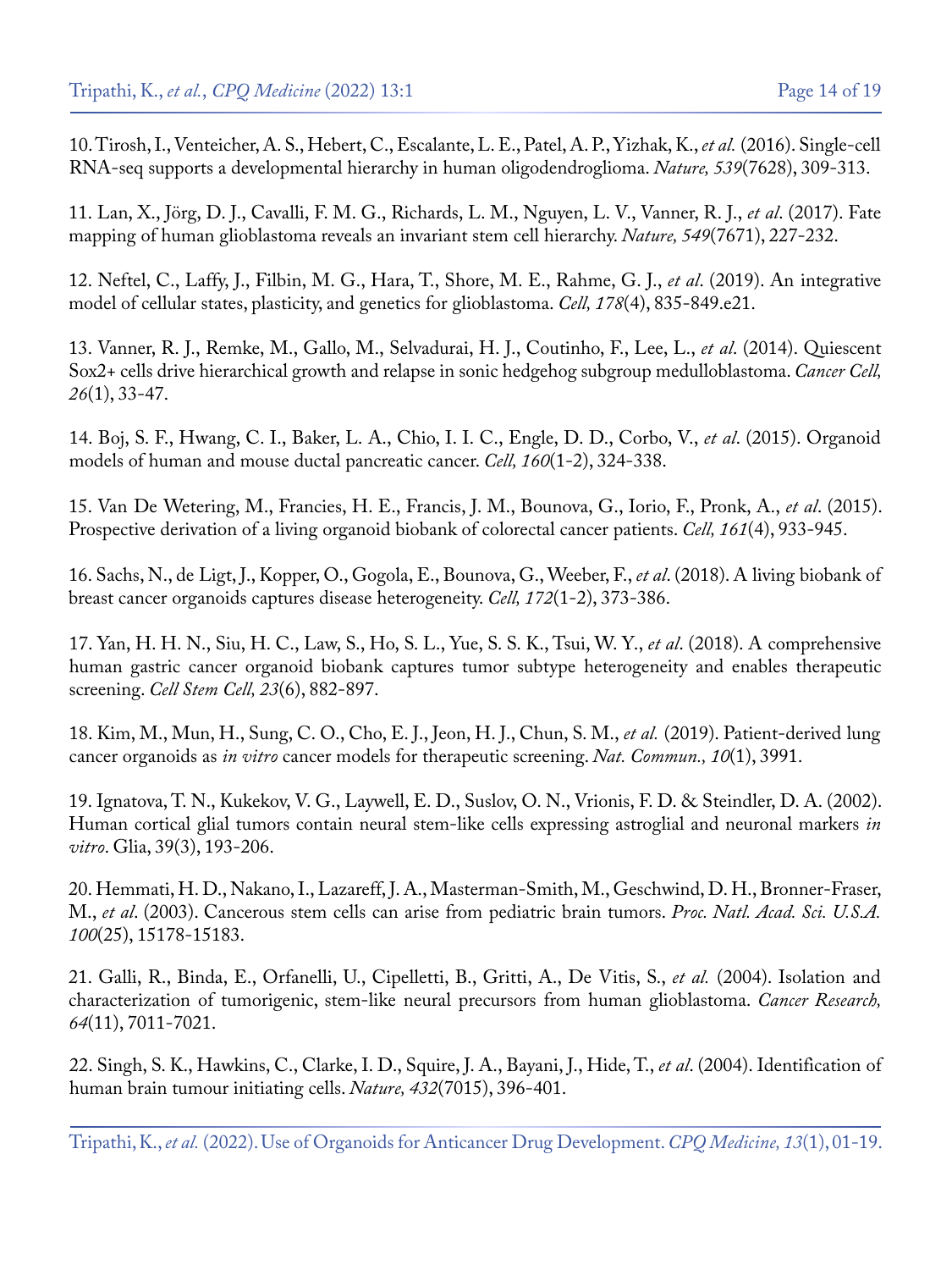23. [Tunici, P., Bissola, L., Lualdi, E., Pollo, B., Cajola, L., Broggi, G.,](https://pubmed.ncbi.nlm.nih.gov/15469606/) *et al*. (2004). Genetic alterations and *in vivo* [tumorigenicity of neurospheres derived from an adult glioblastoma.](https://pubmed.ncbi.nlm.nih.gov/15469606/) *Mol. Cancer., 3,* 25.

24. [Yuan, X., Curtin, J., Xiong, Y., Liu, G., Waschsmann-Hogiu, S., Farkas, D. L.,](https://pubmed.ncbi.nlm.nih.gov/15558011/) *et al*. (2004). Isolation of [cancer stem cells from adult glioblastoma multiforme. Oncogene 23\(58\), 9392-9400.](https://pubmed.ncbi.nlm.nih.gov/15558011/)

25. [Fael Al-Mayhani, T. M., Ball, S. L. R., Zhao, J. W., Fawcett, J., Ichimura, K., Collins, P. V.,](https://pubmed.ncbi.nlm.nih.gov/19215724/) *et al*. (2009). [An efficient method for derivation and propagation of glioblastoma cell lines that conserves the molecular](https://pubmed.ncbi.nlm.nih.gov/19215724/) [profile of their original tumours.](https://pubmed.ncbi.nlm.nih.gov/19215724/) *J. Neurosci. Methods., 176*(2), 192-199.

26. [Pollard, S. M., Yoshikawa, K., Clarke, I. D., Danovi, D., Stricker, S., Russell, R.,](https://pubmed.ncbi.nlm.nih.gov/19497285/) *et al*. (2009). Glioma stem [cell lines expanded in adherent culture have tumor-specific phenotypes and are suitable for chemical and](https://pubmed.ncbi.nlm.nih.gov/19497285/) [genetic screens.](https://pubmed.ncbi.nlm.nih.gov/19497285/) *Cell Stem Cell, 4*(6), 568-580.

27. [Vukicevic, V., Jauch, A., Dinger, T. C., Gebauer, L., Hornich, V., Bornstein, S. R.,](https://pubmed.ncbi.nlm.nih.gov/20074583/) *et al*. (2010). Genetic [instability and diminished differentiation capacity in long-term cultured mouse neurosphere cells.](https://pubmed.ncbi.nlm.nih.gov/20074583/) *Mech. [Ageing Dev., 131](https://pubmed.ncbi.nlm.nih.gov/20074583/)*(2), 124-132.`

29. [Pollard, S. M., Conti, L., Sun, Y., Goffredo, D., and Smith, A. \(2006\). Adherent neural stem \(NS\) cells](https://pubmed.ncbi.nlm.nih.gov/16766697/) [from fetal and adult forebrain.](https://pubmed.ncbi.nlm.nih.gov/16766697/) *Cereb. Cortex., 16* Suppl 1, i112-i120.

30. [Azari, H., Millette, S., Ansari, S., Rahman, M., Deleyrolle, L. P. & Reynolds, B. A. \(2011\). Isolation and](https://pubmed.ncbi.nlm.nih.gov/22064695/) [expansion of human glioblastoma multiforme tumor cells using the neurosphere assay.](https://pubmed.ncbi.nlm.nih.gov/22064695/) *J. Vis. Exp., 56,* e3633.

31. [Reynolds, B. A. & Weiss, S. \(1992\). Generation of neurons and astrocytes from isolated cells of the adult](https://pubmed.ncbi.nlm.nih.gov/1553558/) [mammalian central nervous system.](https://pubmed.ncbi.nlm.nih.gov/1553558/) *Science, 255*(5052), 1707-1710.

32. [Svendsen, C. N., ter Borg, M. G., Armstrong, R. J., Rosser, A. E., Chandran, S., Ostenfeld, T.,](https://pubmed.ncbi.nlm.nih.gov/9874150/) *et al*. [\(1998\). A new method for the rapid and long term growth of human neural precursor cells.](https://pubmed.ncbi.nlm.nih.gov/9874150/) *J. Neurosci. Methods., 85*[\(2\), 141-152.](https://pubmed.ncbi.nlm.nih.gov/9874150/)

33. [Reynolds, B. A. & Rietze, R. L. \(2005\). Neural stem cells and neurospheres - Re-evaluating the](https://pubmed.ncbi.nlm.nih.gov/15846359/)  relationship. *[Nat. Methods., 2](https://pubmed.ncbi.nlm.nih.gov/15846359/)*(5), 333-336.

34. [Bian, S., Repic, M., Guo, Z., Kavirayani, A., Burkard, T., Bagley, J. A.,](https://pubmed.ncbi.nlm.nih.gov/30038414/) *et al.* (2018). Genetically engineered [cerebral organoids model brain tumor formation.](https://pubmed.ncbi.nlm.nih.gov/30038414/) *Nat. Methods., 15*(8), 631-639.

35. [Ogawa, J., Pao, G. M., Shokhirev, M. N. & Verma, I. M. \(2018\). Glioblastoma model using human](https://pubmed.ncbi.nlm.nih.gov/29694897/)  [cerebral organoids.](https://pubmed.ncbi.nlm.nih.gov/29694897/) *Cell Rep., 23*(4), 1220-1229.

36. [Hubert, C. G., Rivera, M., Spangler, L. C., Wu, Q., Mack, S. C., Prager, B. C.,](https://pubmed.ncbi.nlm.nih.gov/26896279/) *et al.* (2016). A three[dimensional organoid culture system derived from human glioblastomas recapitulates the hypoxic gradients](https://pubmed.ncbi.nlm.nih.gov/26896279/)  [and cancer stem cell heterogeneity of tumors found](https://pubmed.ncbi.nlm.nih.gov/26896279/) *in vivo. Cancer Res., 76*(8), 2465-2477.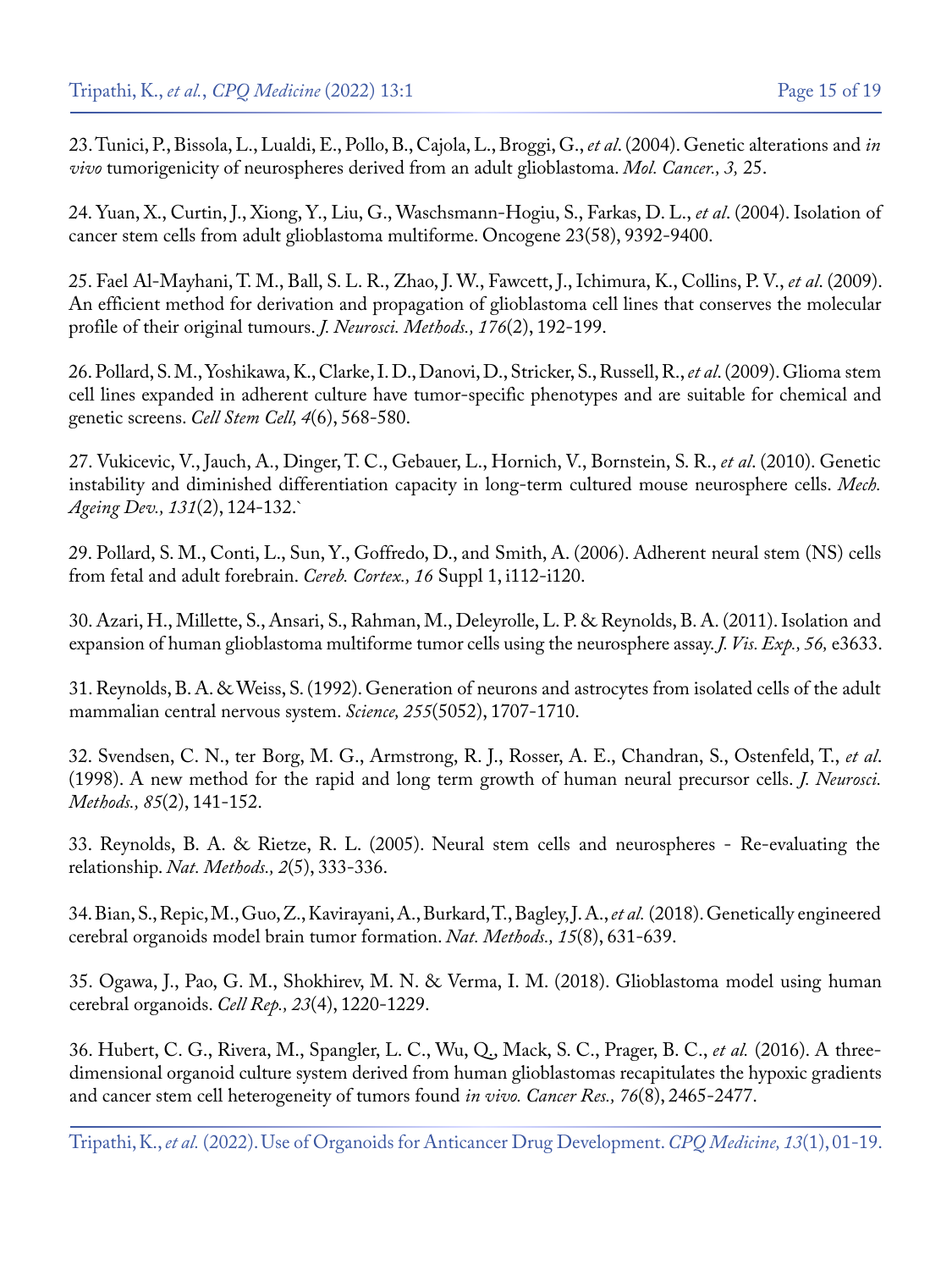37. [Linkous, A., Balamatsias, D., Snuderl, M., Edwards, L., Miyaguchi, K., Milner, T.,](https://pubmed.ncbi.nlm.nih.gov/30893594/) *et al.* (2019). Modeling [patient-derived glioblastoma with cerebral organoids.](https://pubmed.ncbi.nlm.nih.gov/30893594/) *Cell Rep., 26*(12), 3203-3211.e5.

38. [da Silva, B., Mathew, R. K., Polson, E. S., Williams, J. & Wurdak, H. \(2018\). Spontaneous glioblastoma](https://pubmed.ncbi.nlm.nih.gov/29543559/) [spheroid infiltration of early-stage cerebral organoids models brain tumor invasion.](https://pubmed.ncbi.nlm.nih.gov/29543559/) *SLAS Discov., 23*(8), [862-868.](https://pubmed.ncbi.nlm.nih.gov/29543559/)

39. [Plummer, S., Wallace, S., Ball, G., Lloyd, R., Schiapparelli, P., Quiñones-Hinojosa, A.,](https://pubmed.ncbi.nlm.nih.gov/30723234/) *et al.* (2019). [A Human iPSC-derived 3D platform using primary brain cancer cells to study drug development and](https://pubmed.ncbi.nlm.nih.gov/30723234/) [personalized medicine. Sci. Rep., 9\(1\), 1-11.](https://pubmed.ncbi.nlm.nih.gov/30723234/)

40. [Bhaduri, A., Di Lullo, E., Jung, D., Müller, S., Crouch, E. E., Espinosa, C. S.,](https://pubmed.ncbi.nlm.nih.gov/31901251/) *et al.* (2020). Outer radial [glia-like cancer stem cells contribute to heterogeneity of glioblastoma.](https://pubmed.ncbi.nlm.nih.gov/31901251/) *Cell Stem Cell., 26*(1), 48-63.

41. [Abud, E. M., Ramirez, R. N., Martinez, E. S., Healy, L. M., Nguyen, C. H. H., Newman, S. A.,](https://pubmed.ncbi.nlm.nih.gov/28426964/) *et al*. [\(2017\). iPSC-derived human microglia-like cells to study neurological diseases.](https://pubmed.ncbi.nlm.nih.gov/28426964/) *Neuron, 94*(2), 278-293.

42. [Brownjohn, P. W., Smith, J., Solanki, R., Lohmann, E., Houlden, H., Hardy, J.,](https://pubmed.ncbi.nlm.nih.gov/29606617/) *et al.* (2018). Functional [studies of missense TREM2 mutations in human stem cell-derived microglia.](https://pubmed.ncbi.nlm.nih.gov/29606617/) *Stem Cell Rep., 10*(4), 1294- [1307.](https://pubmed.ncbi.nlm.nih.gov/29606617/)

43. [Ormel, P. R., Vieira, de Sá, R., van Bodegraven, E. J., Karst, H., Harschnitz, O.,](https://pubmed.ncbi.nlm.nih.gov/30301888/) *et al*. (2018). Microglia [innately develop within cerebral organoids.](https://pubmed.ncbi.nlm.nih.gov/30301888/) *Nat. Commun., 9*(1), 4167.

44. [Jacob, F., Salinas, R. D., Zhang, D. Y. & Rourke, D. M. O. \(2020\). Resource a patient-derived glioblastoma](https://pubmed.ncbi.nlm.nih.gov/31883794/) [organoid model and resource a patient-derived glioblastoma organoid model and biobank recapitulates](https://pubmed.ncbi.nlm.nih.gov/31883794/)  [inter- and intra-tumoral heterogeneity.](https://pubmed.ncbi.nlm.nih.gov/31883794/) *Cell, 180*(1), 188-204.

45. [Daviaud, N., Friedel, R. H., and Zou, H. \(2018\). Vascularization and engraftment of transplanted human](https://pubmed.ncbi.nlm.nih.gov/30460331/) [cerebral organoids in mouse cortex.](https://pubmed.ncbi.nlm.nih.gov/30460331/) *eNeuro, 5*(6), 1-18.

46. [Lancaster, M. A. \(2018\). Brain organoids get vascularized.](https://pubmed.ncbi.nlm.nih.gov/29734310/) *Nat. Biotechnol., 36*(5), 407-408.

47. [Mansour, A. A., Gonçalves, J. T., Bloyd, C. W., Li, H., Fernandes, S., Quang, D.,](https://pubmed.ncbi.nlm.nih.gov/29658944/) *et al.* (2018). An *in vivo*  [model of functional and vascularized human brain organoids.](https://pubmed.ncbi.nlm.nih.gov/29658944/) *Nat. Biotechnol., 36*(5), 432-441.

48. [Lancaster, M. A. & Knoblich, J. A. \(2014\). Generation of cerebral organoids from human pluripotent](https://pubmed.ncbi.nlm.nih.gov/25188634/)  stem cells. *Nat. Protoc., 9*[\(10\), 2329-2340.](https://pubmed.ncbi.nlm.nih.gov/25188634/)

49. [Quadrato, G., Nguyen, T., Macosko, E. Z., Sherwood, J. L., Yang, S. M., Berger, D. R.,](https://pubmed.ncbi.nlm.nih.gov/28445462/) *et al.* (2017). Cell [diversity and network dynamics in photosensitive human brain organoids.](https://pubmed.ncbi.nlm.nih.gov/28445462/) *Nature, 545*(7652), 48-53.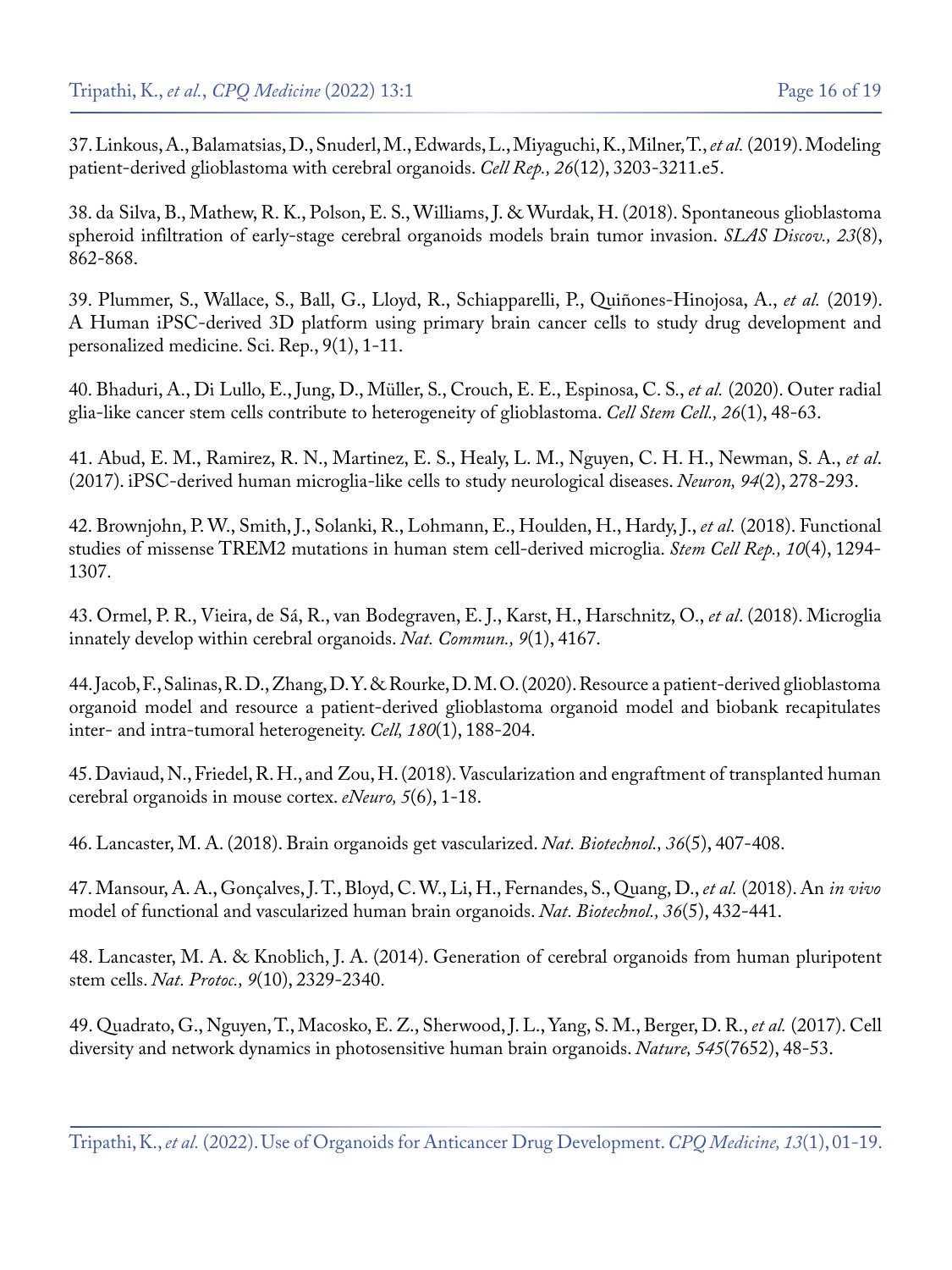50. [Velasco, S., Kedaigle, A. J., Simmons, S. K., Nash, A., Rocha, M., Quadrato, G.,](https://pubmed.ncbi.nlm.nih.gov/31168097/) *et al*. (2019). Individual [brain organoids reproducibly form cell diversity of the human cerebral cortex.](https://pubmed.ncbi.nlm.nih.gov/31168097/) *Nature, 570*(7762), 523-527.

51. [Orcheston-Findlay, L., Bax, S., Utama, R., Engel, M., Govender, D. and O'Neill, G., 2021. Advanced](https://pubmed.ncbi.nlm.nih.gov/33803967/) Spheroid, Tumouroid and 3D Bioprinted *In-Vitro* [Models of Adult and Paediatric Glioblastoma.](https://pubmed.ncbi.nlm.nih.gov/33803967/) *International [Journal of Molecular Sciences, 22](https://pubmed.ncbi.nlm.nih.gov/33803967/)*(6), 2962.

52. [Driehuis, E., Kolders, S., Spelier, S., Lõhmussaar, K., Willems, S. M., Devriese, L. A.,](https://pubmed.ncbi.nlm.nih.gov/31053628/) *et al.* (2019). Oral [Mucosal Organoids as a Potential Platform for Personalized Cancer Therapy.](https://pubmed.ncbi.nlm.nih.gov/31053628/) *Cancer Discov., 9*(7), 852-871.

53. [Driehuis, E., Spelier, S., Beltrán Hernández, I., de Bree, R., Willems, S. M., Clevers, H. & Oliveira, S.](https://pubmed.ncbi.nlm.nih.gov/31694307/) [\(2019\). Patient-derived head and neck cancer organoids recapitulate egfr expression levels of respective](https://pubmed.ncbi.nlm.nih.gov/31694307/) [tissues and are responsive to egfr-targeted photodynamic therapy.](https://pubmed.ncbi.nlm.nih.gov/31694307/) *J Clin Med., 8*(11), 1880.

54. [Nanki, Y., Chiyoda, T., Hirasawa, A., Ookubo, A., Itoh, M., Ueno, M., Akahane, T., Kameyama, K.,](https://www.nature.com/articles/s41598-020-69488-9)  [Yamagami, W., Kataoka, F. & Aoki, D. \(2020\). Patient-derived ovarian cancer organoids capture the genomic](https://www.nature.com/articles/s41598-020-69488-9) [profiles of primary tumours applicable for drug sensitivity and resistance testing.](https://www.nature.com/articles/s41598-020-69488-9) *Scientific Reports, 10*(1).

55. Kopper, O., *et al*[. \(2019\). An organoid platform for ovarian cancer captures intra- and interpatient](https://pubmed.ncbi.nlm.nih.gov/31011202/) [heterogeneity.](https://pubmed.ncbi.nlm.nih.gov/31011202/) *Nat. Med., 25*(5), 838-849.

56. Jabs, J., *et al*[. \(2017\). Screening drug effects in patient-derived cancer cells links organoid responses to](https://pubmed.ncbi.nlm.nih.gov/29180611/) [genome alterations.](https://pubmed.ncbi.nlm.nih.gov/29180611/) *Mol. Syst. Biol., 13*(11), 955.

57. Neal, J. T., *et al*[. \(2018\). Organoid Modeling of the Tumor Immune Microenvironment.](https://pubmed.ncbi.nlm.nih.gov/30550791/) *Cell, 175*(7), [1972-1988.](https://pubmed.ncbi.nlm.nih.gov/30550791/)

58. [Li, X., Francies, H. E., Secrier, M., Perner, J., Miremadi, A., Galeano-Dalmau, N.,](https://pubmed.ncbi.nlm.nih.gov/30061675/) *et al.* (2018). Organoid [cultures recapitulate esophageal adenocarcinoma heterogeneity providing a model for clonality studies and](https://pubmed.ncbi.nlm.nih.gov/30061675/) [precision therapeutics.](https://pubmed.ncbi.nlm.nih.gov/30061675/) *Nat Commun., 9*(1), 2983.

59. [Derouet, M. F., Allen, J., Wilson, G. W., Ng, C., Radulovich, N., Kalimuthu, S.,](https://pubmed.ncbi.nlm.nih.gov/32884042/) *et al*. (2020). Towards [personalized induction therapy for esophageal adenocarcinoma: organoids derived from endoscopic biopsy](https://pubmed.ncbi.nlm.nih.gov/32884042/)  [recapitulate the pre-treatment tumor.](https://pubmed.ncbi.nlm.nih.gov/32884042/) *Sci Rep., 10*(1), 14514.

60. [Gao, M., Lin, M., Rao, M., Thompson, H., Hirai, K., Choi, M.,](https://pubmed.ncbi.nlm.nih.gov/30003451/) *et al*. (2018). Development of Patient-[Derived Gastric Cancer Organoids from Endoscopic Biopsies and Surgical Tissues.](https://pubmed.ncbi.nlm.nih.gov/30003451/) *Ann Surg Oncol., 25*(9), [2767-2775.](https://pubmed.ncbi.nlm.nih.gov/30003451/)

61. [Steele, N. G., Chakrabarti, J., Wang, J., Biesiada, J., Holokai, L., Chang, J.,](https://pubmed.ncbi.nlm.nih.gov/30522949/) *et al*. (2019). An Organoid-[Based Preclinical Model of Human Gastric Cancer.](https://pubmed.ncbi.nlm.nih.gov/30522949/) *Cell Mol Gastroenterol Hepatol., 7*(1), 161-184.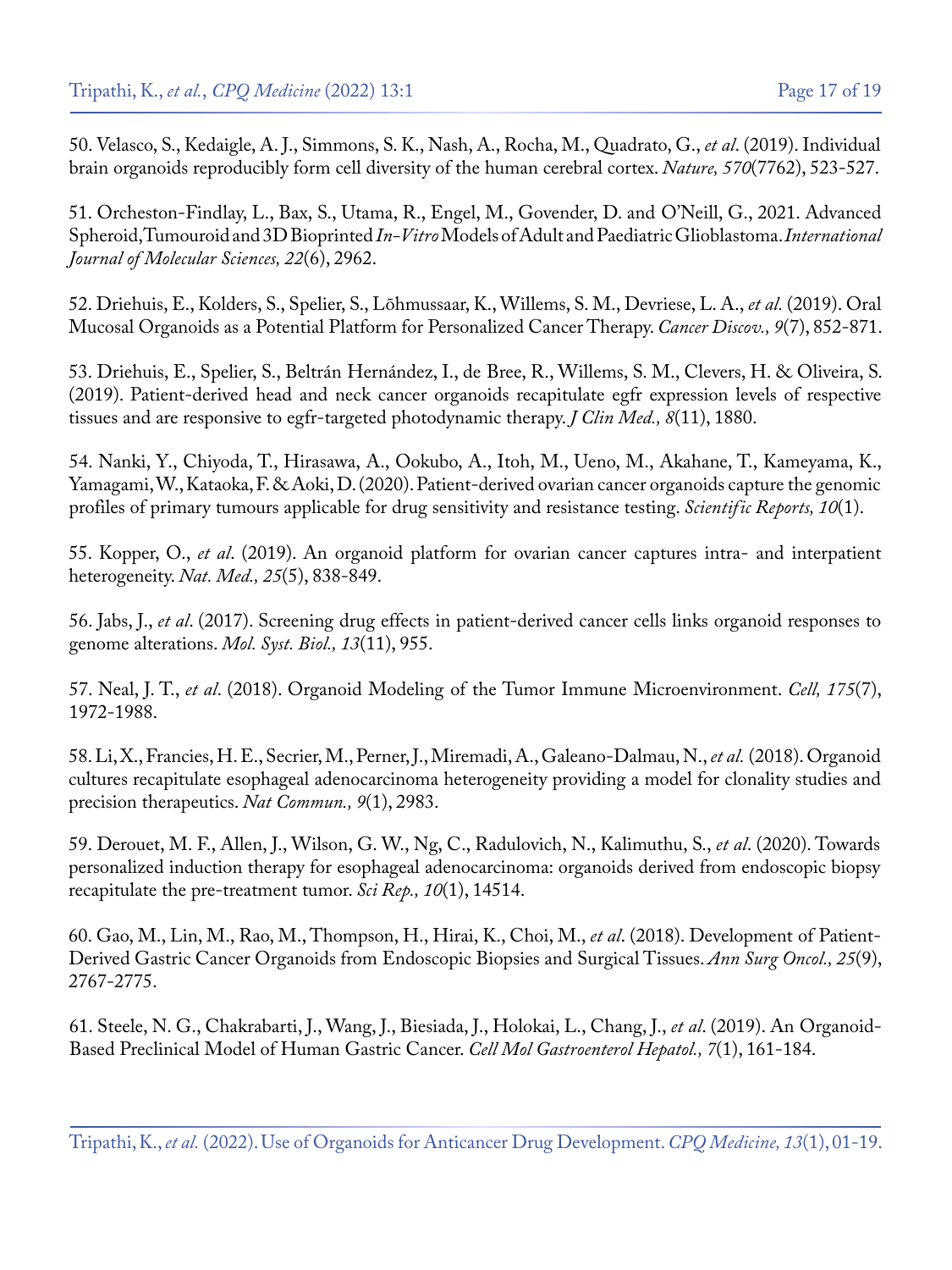62. [Li, J., Xu, H., Zhang, L., Song, L., Feng, D., Peng, X.,](https://pubmed.ncbi.nlm.nih.gov/31598791/) *et al.* (2019). Malignant ascites-derived organoid [\(MADO\) cultures for gastric cancer](https://pubmed.ncbi.nlm.nih.gov/31598791/) *in vitro* modelling and drug screening. *J Cancer Res Clin Oncol., 145*(11), [2637-2647.](https://pubmed.ncbi.nlm.nih.gov/31598791/)

63. [Arena, S., Corti, G., Durinikova, E., Montone, M., Reilly, N. M., Russo, M.,](https://pubmed.ncbi.nlm.nih.gov/31831554/) *et al*. (2020). A Subset of [Colorectal Cancers with Cross-Sensitivity to Olaparib and Oxaliplatin.](https://pubmed.ncbi.nlm.nih.gov/31831554/) *Clin Cancer Res., 26*(6), 1372-1384.

64. [Vlachogiannis, G., Hedayat, S., Vatsiou, A., Jamin, Y., Fernandez-Mateos, J., Khan, K.,](https://pubmed.ncbi.nlm.nih.gov/29472484/) *et al*. (2018). [Patient-derived organoids model treatment response of metastatic gastrointestinal cancers.](https://pubmed.ncbi.nlm.nih.gov/29472484/) *Science, 359*[\(6378\), 920-926.](https://pubmed.ncbi.nlm.nih.gov/29472484/)

65. [Ganesh, K., Wu, C., O.'Rourke, K. P., Szeglin B. C., Zheng, Y., Sauve, C. G.,](https://pubmed.ncbi.nlm.nih.gov/31591597/) *et al*. (2019). A rectal cancer [organoid platform to study individual responses to chemoradiation.](https://pubmed.ncbi.nlm.nih.gov/31591597/) *Nat Med., 25*(10), 1607-1614

66. [Yao, Y., Xu, X., Yang, L., Zhu, J., Wan, J., Shen, L.,](https://pubmed.ncbi.nlm.nih.gov/31761724/) *et al*. (2020). Patient-Derived Organoids Predict [Chemoradiation Responses of Locally Advanced Rectal Cancer.](https://pubmed.ncbi.nlm.nih.gov/31761724/) *Cell Stem Cell, 26*(1), 17-26.e6.

67. [Loong, H. H., Wong, A. M., Chan, D. T., Cheung, M. S., Chow, C., Ding, X.,](https://pubmed.ncbi.nlm.nih.gov/32340843/) *et al*. Patient-derived [tumor organoid predicts drugs response in glioblastoma: A step forward in personalized cancer therapy?](https://pubmed.ncbi.nlm.nih.gov/32340843/) *J [Clin Neurosci., 78,](https://pubmed.ncbi.nlm.nih.gov/32340843/)* 400-402.

68. [Chadwick, M., Yang, C., Liu, L., Gamboa, C. M., Jara, K., Lee, H.,](https://pubmed.ncbi.nlm.nih.gov/32731171/) *et al.* (2020). Rapid Processing and [Drug Evaluation in Glioblastoma Patient-Derived Organoid Models with 4D Bioprinted Arrays.](https://pubmed.ncbi.nlm.nih.gov/32731171/) *iScience, 23*[\(8\), 101365.](https://pubmed.ncbi.nlm.nih.gov/32731171/)

69. [Scognamiglio, G., De Chiara, A., Parafioriti, A., Armiraglio, E., Fazioli, F., Gallo, M.,](https://pubmed.ncbi.nlm.nih.gov/31666667/) *et al*. (2019). [Patient-derived organoids as a potential model to predict response to PD-1/PD-L1 checkpoint inhibitors.](https://pubmed.ncbi.nlm.nih.gov/31666667/) *[Br J Cancer., 121](https://pubmed.ncbi.nlm.nih.gov/31666667/)*(11), 979-982.

70. [Saengwimol, D., Rojanaporn, D., Chaitankar, V., Chittavanich, P., Aroonroch, R., Boontawon, T.,](https://pubmed.ncbi.nlm.nih.gov/30353124/) *et al*[. \(2018\). A three-dimensional organoid model recapitulates tumorigenic aspects and drug responses of](https://pubmed.ncbi.nlm.nih.gov/30353124/) [advanced human retinoblastoma.](https://pubmed.ncbi.nlm.nih.gov/30353124/) *Sci Rep., 8*(1), 15664.

71. [Sartore, R. C., Cardoso, S. C., Lages, Y. V., Paraguassu, J. M., Stelling, M. P.,](https://pubmed.ncbi.nlm.nih.gov/28194309/) *et al*. (2017). Trace elements [during primordial plexiform network formation in human cerebral organoids.](https://pubmed.ncbi.nlm.nih.gov/28194309/) *PeerJ., 5,* e2927.

72. [Fiore, D., Ramesh, P., Proto, M. C., Piscopo, C., Franceschelli, S., Anzelmo, S.,](https://pubmed.ncbi.nlm.nih.gov/29354056/) *et al*. (2018). Rimonabant [Kills Colon Cancer Stem Cells without Inducing Toxicity in Normal Colon Organoids.](https://pubmed.ncbi.nlm.nih.gov/29354056/) *Front. Pharmacol., 8,* [949.](https://pubmed.ncbi.nlm.nih.gov/29354056/)

73. [Lu, W., Rettenmeier, E., Paszek, M., Yueh, M. F., Tukey, R. H., Trottier, J.,](https://pubmed.ncbi.nlm.nih.gov/28468837/) *et al.* (2017). Crypt Organoid Culture as an *in Vitro* [Model in Drug Metabolism and Cytotoxicity Studies.](https://pubmed.ncbi.nlm.nih.gov/28468837/) *Drug Metab. Dispos., 45*(7), [748-754.](https://pubmed.ncbi.nlm.nih.gov/28468837/)